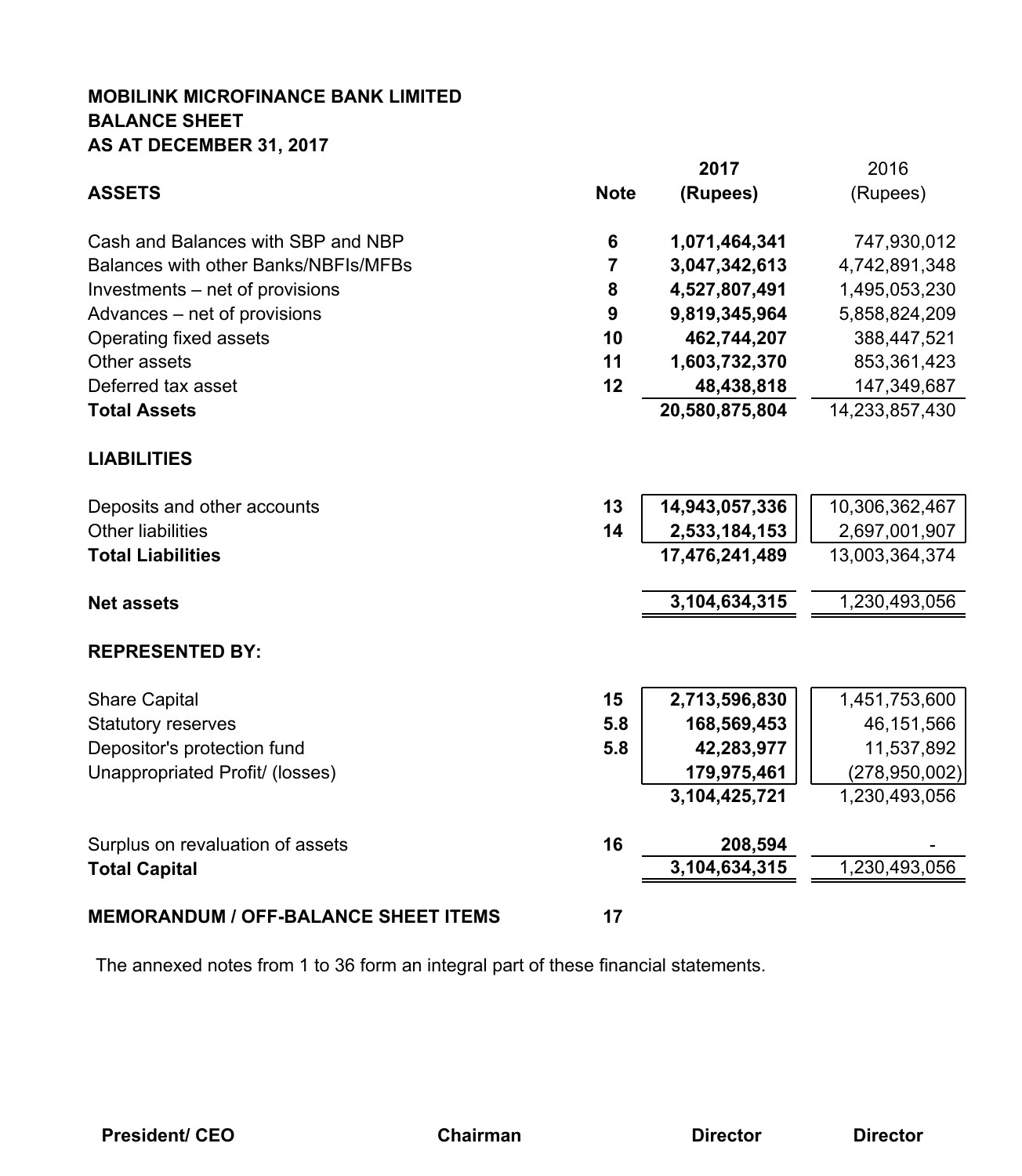#### **MOBILINK MICROFINANCE BANK LIMITED PROFIT AND LOSS ACCOUNT FOR THE YEAR ENDED DECEMBER 31, 2017**

|                                                     |             | 2017            | 2016               |
|-----------------------------------------------------|-------------|-----------------|--------------------|
|                                                     | <b>Note</b> | (Rupees)        | (Rupees)           |
| Markup/Return/Interest earned                       | 18          | 2,616,677,423   | 1,241,070,085      |
| Markup/Return/Interest expensed                     | 19          | (510,086,089)   | (255, 330, 339)    |
| Net Mark-up/ Interest Income                        |             | 2,106,591,334   | 985,739,746        |
| Provision against non-performing loans and advances |             | (115, 700, 937) | (67, 610, 733)     |
| Net Markup/ Interest Income after provisions        |             | 1.990,890,397   | 918,129,013        |
| <b>NON MARKUP/ NON INTEREST INCOME</b>              |             |                 |                    |
| Fee, Commission and Brokerage Income - net          | 20          | 540,476,085     | 596,000,295        |
| Other Income                                        | 21          | 773,353         | 3,660,355          |
| Total non-markup/non interest Income                |             | 541,249,438     | 599,660,650        |
|                                                     |             | 2,532,139,835   | 1,517,789,663      |
| <b>NON MARKUP/ NON INTEREST EXPENSES</b>            |             |                 |                    |
| Administrative expenses                             | 22          | (1,648,857,326) | (1, 179, 325, 924) |
| Other charges                                       | 23          | (2,683,036)     | (3,629,020)        |
| Total nonmarkup/non interest expenses               |             | (1,651,540,362) | (1, 182, 954, 944) |
|                                                     |             | 880,599,473     | 334,834,719        |
| Extra ordinary/ unusual items                       |             |                 |                    |
| PROFIT BEFORE TAXATION                              |             | 880,599,473     | 334,834,719        |
| <b>Taxation - Current</b>                           | 24          | (169, 635, 980) | (56, 921, 902)     |
| - Deferred                                          | 24          | (98, 874, 058)  | (47, 154, 987)     |
|                                                     |             | (268, 510, 038) | (104, 076, 889)    |
| <b>PROFIT AFTER TAXATION</b>                        |             | 612,089,435     | 230,757,830        |
| Accumulated loss brought forward                    |             | (278, 950, 002) | (452, 018, 374)    |
| Profit/ (Loss) available for appropriation          |             | 333, 139, 433   | (221, 260, 544)    |
| <b>APPROPRIATIONS:</b>                              |             |                 |                    |
| Transfer to:                                        |             |                 |                    |
| Statutory reserve                                   |             | (122, 417, 887) | (46, 151, 566)     |
| Contribution to depositors protection fund          |             | (30, 604, 472)  | (11, 537, 892)     |
| Interest earned on Depositors protection fund       |             | (141, 613)      |                    |
|                                                     |             | (153, 163, 972) | (57, 689, 458)     |
| Accumulated Profit/ (loss) carried forward          |             | 179,975,461     | (278, 950, 002)    |
| Profit / (Loss) per share (Rupee)                   | 28          | 4.18            | 1.59               |
|                                                     |             |                 |                    |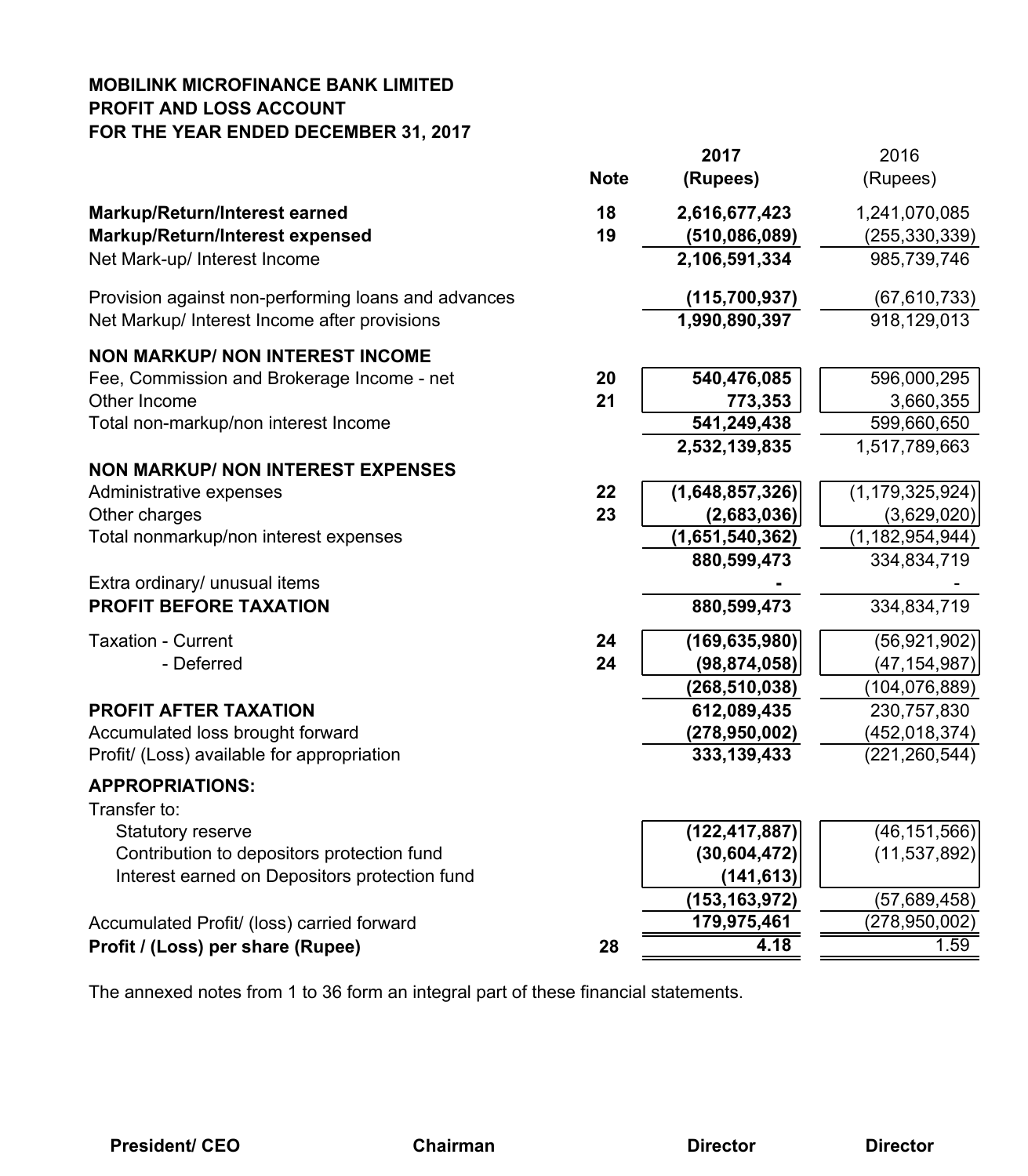## **MOBILINK MICROFINANCE BANK LIMITED STATEMENT OF COMPREHENSIVE INCOME FOR THE YEAR ENDED DECEMBER 31, 2017**

|                                                             | <b>Note</b> | 2017<br>(Rupees)                | 2016<br>(Rupees) |
|-------------------------------------------------------------|-------------|---------------------------------|------------------|
| <b>Profit after taxation</b>                                |             | 612,089,435                     | 230,757,830      |
| Other comprehensive income                                  |             |                                 | 48,699           |
| Comprehensive income transferred to equity                  |             | 612,089,435                     | 230,806,529      |
| Components of comprehensive income not reflected in equity  |             |                                 |                  |
| Surplus on revaluation of investments<br>Related tax impact | 8.2         | 245,405<br>(36, 811)<br>208,594 |                  |
| Total comprehensive income for the year                     |             | 612,089,435                     | 230,806,529      |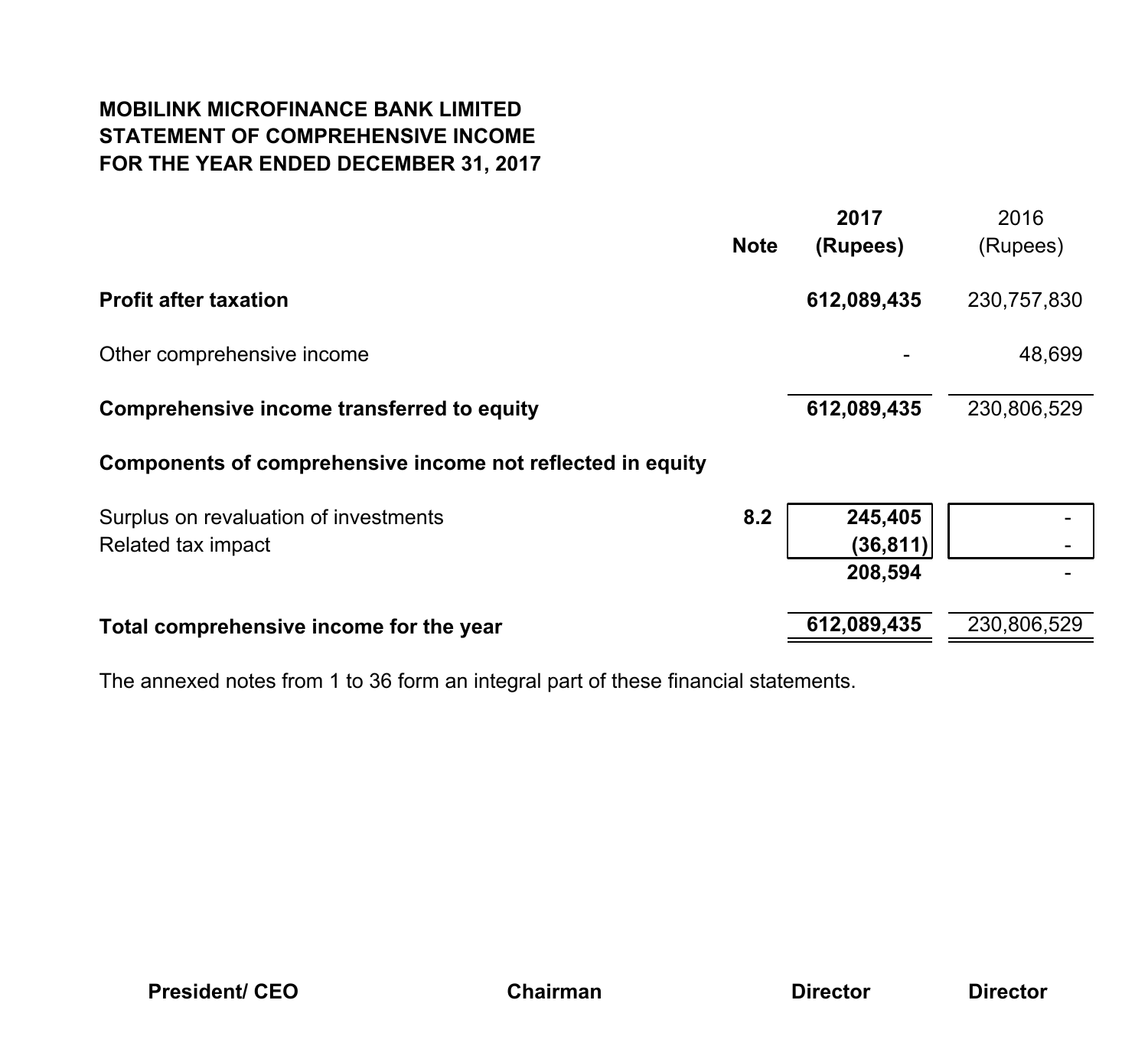#### **MOBILINK MICROFINANCE BANK LIMITED CASH FLOW STATEMENT FOR THE YEAR ENDED DECEMBER 31, 2017**

|                                                       |             | 2017                        | 2016                        |
|-------------------------------------------------------|-------------|-----------------------------|-----------------------------|
|                                                       | <b>Note</b> | (Rupees)                    | (Rupees)                    |
| <b>CASH FLOWS FROM OPERATING ACTIVITIES</b>           |             |                             |                             |
| Profit before taxation                                |             | 880,599,473                 | 334,834,719                 |
| Adjustments for non-cash charges                      |             |                             |                             |
| Depreciation                                          |             | 118,847,323                 | 88,332,296                  |
| Amortization                                          |             | 41,560,981                  | 32,897,932                  |
| Provision for gratuity                                |             | 8,367,151                   | 5,024,139                   |
| Provision against non-performing advances             |             | 115,700,937                 | 67,610,733                  |
| (Gain) on sale of fixed assets- net                   |             | (773, 353)                  | (2,462,889)                 |
|                                                       |             | 283,703,039                 | 191,402,211                 |
|                                                       |             | 1,164,302,512               | 526,236,930                 |
| (Increase)/ decrease in operating assets              |             |                             |                             |
| Advances                                              |             | (4,076,222,692)             | (4,583,877,797)             |
| Other assets (excluding advance taxation)             |             | (780, 713, 779)             | (594, 577, 185)             |
|                                                       |             | (4,856,936,471)             | (5, 178, 454, 982)          |
| Increase/ (decrease) in operating liabilities         |             |                             |                             |
| Bills payable<br>Deposits                             |             | 60,974,895<br>4,636,694,869 | 28,551,824<br>7,109,051,030 |
| Other liabilities (excluding current taxation)        |             | (269, 989, 416)             | 1,972,053,060               |
|                                                       |             | 4,427,680,348               | 9,109,655,914               |
|                                                       |             | 735,046,389                 | 4,457,437,862               |
|                                                       |             |                             |                             |
| Gratuity paid                                         |             | (2,307,164)                 | (1,536,462)                 |
| Income tax paid                                       |             | (100, 156, 368)             | (45, 617, 739)              |
| Net cash inflow from operating activities             |             | 632,582,857                 | 4,410,283,661               |
| <b>CASH FLOWS FROM INVESTING ACTIVITIES</b>           |             |                             |                             |
| Net investment in available-for-sale securities       |             | (3,032,508,856)             | (1,370,430,583)             |
| Investments in operating fixed assets                 |             | (236, 491, 132)             | (221, 888, 203)             |
| Sale proceeds of property and equipment disposed-off  |             | 2,559,495                   | 3,908,181                   |
| Net cash (outflow) / inflow from investing activities |             | (3,266,440,493)             | (1,588,410,605)             |
| <b>CASH FLOWS FROM FINANCING ACTIVITIES</b>           |             |                             |                             |
| Issue of share capital                                |             | 1,261,843,230               |                             |
| Net cash flow from financing activities               |             | 1,261,843,230               |                             |
| (Decrease)/ increase in cash and cash equivalents     |             | (1,372,014,406)             | 2,821,873,056               |
| Cash and cash equivalents at beginning of the year    |             | 5,490,821,360               | 2,668,948,304               |
| Cash and cash equivalents at end of the year          | 30          | 4,118,806,954               | 5,490,821,360               |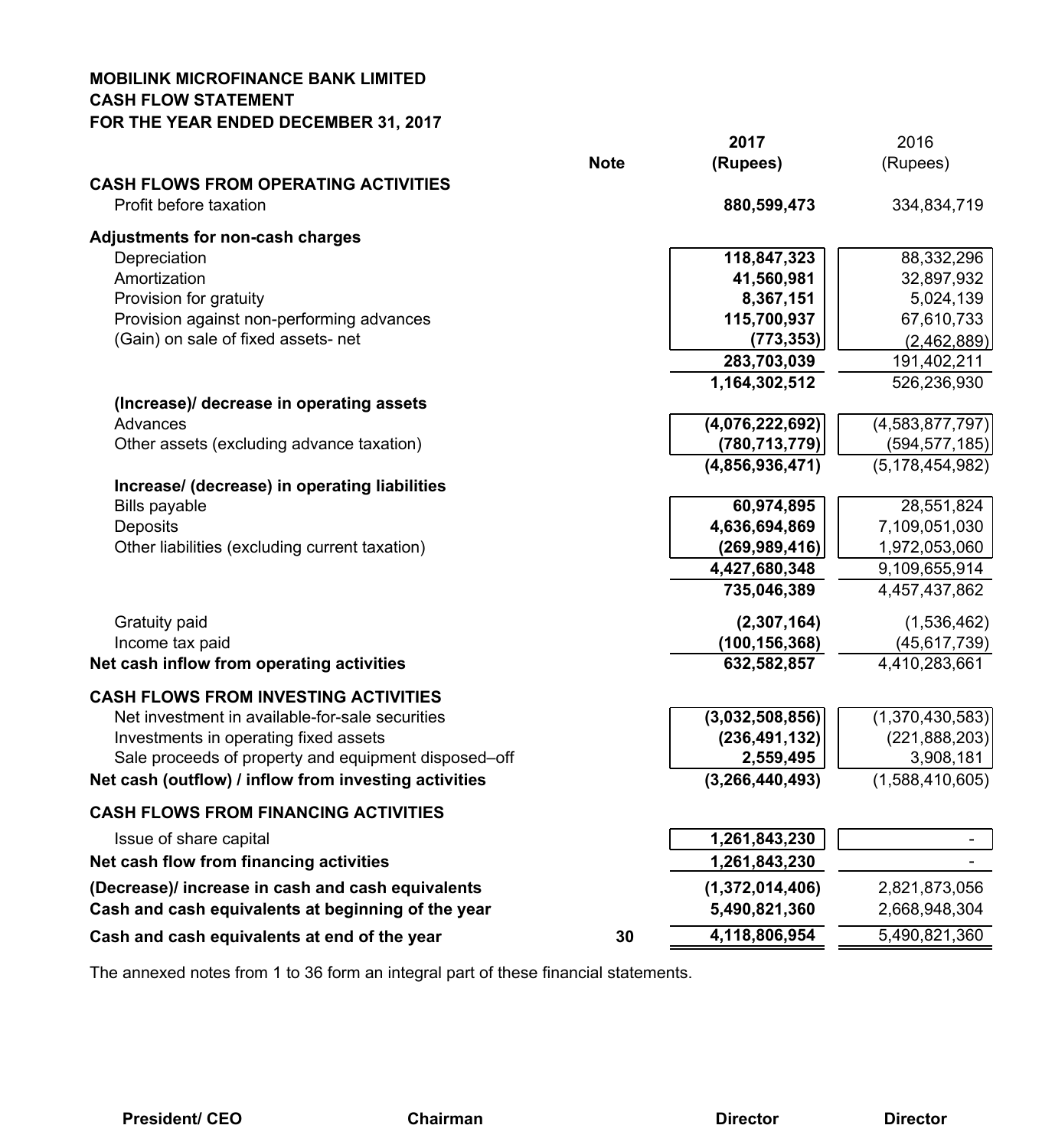## **MOBILINK MICROFINANCE BANK LIMITED STATEMENT OF CHANGES IN EQUITY FOR THE YEAR ENDED DECEMBER 31, 2017**

|                                        | <b>Share Capital</b> | Capital<br><b>Reserve</b> | <b>Statutory</b><br><b>Reserve</b> | <b>Depositors</b><br><b>Protection Fund</b> | <b>Accumulated</b><br>Profit/ (loss) | <b>Total</b>    |
|----------------------------------------|----------------------|---------------------------|------------------------------------|---------------------------------------------|--------------------------------------|-----------------|
|                                        | (Rupees)             | (Rupees)                  | (Rupees)                           | (Rupees)                                    | (Rupees)                             | (Rupees)        |
| Balance at January 01, 2016            | 1,451,753,600        |                           |                                    |                                             |                                      | 1,451,753,600   |
| Profit for the year                    |                      |                           |                                    |                                             | (452, 018, 374)                      | (452, 018, 374) |
| Other comprehensive income/ (loss)     |                      |                           |                                    |                                             | 230,757,830                          | 230,757,830     |
| Transfers to Statutory reserves        |                      |                           | 46,151,566                         |                                             | (46, 151, 566)                       |                 |
| Transfer to Depositors protection fund |                      |                           |                                    | 11,537,892                                  | (11, 537, 892)                       |                 |
| Other appropriations                   |                      |                           |                                    |                                             |                                      |                 |
| Issue of share capital                 |                      |                           |                                    |                                             |                                      |                 |
| <b>Balance at December 31, 2016</b>    | 1,451,753,600        |                           | 46, 151, 566                       | 11,537,892                                  | (278, 950, 002)                      | 1,230,493,056   |
| Profit for the year                    |                      |                           |                                    |                                             | 612,089,435                          | 612,089,435     |
| Other comprehensive income/ (loss)     |                      |                           |                                    |                                             |                                      |                 |
| Transfers to Statutory reserves        |                      |                           | 122,417,887 -                      |                                             | (122, 417, 887)                      |                 |
| Transfer to Depositors protection fund |                      |                           |                                    | 30,746,085                                  | (30, 746, 085)                       |                 |
| Other appropriations                   |                      |                           |                                    |                                             |                                      |                 |
| Issue of share capital                 | 1,261,843,230        |                           |                                    |                                             |                                      | 1,261,843,230   |
| <b>Balance at December 31, 2017</b>    | 2,713,596,830        |                           | 168,569,453 -                      | 42,283,977                                  | 179,975,461                          | 3,104,425,721   |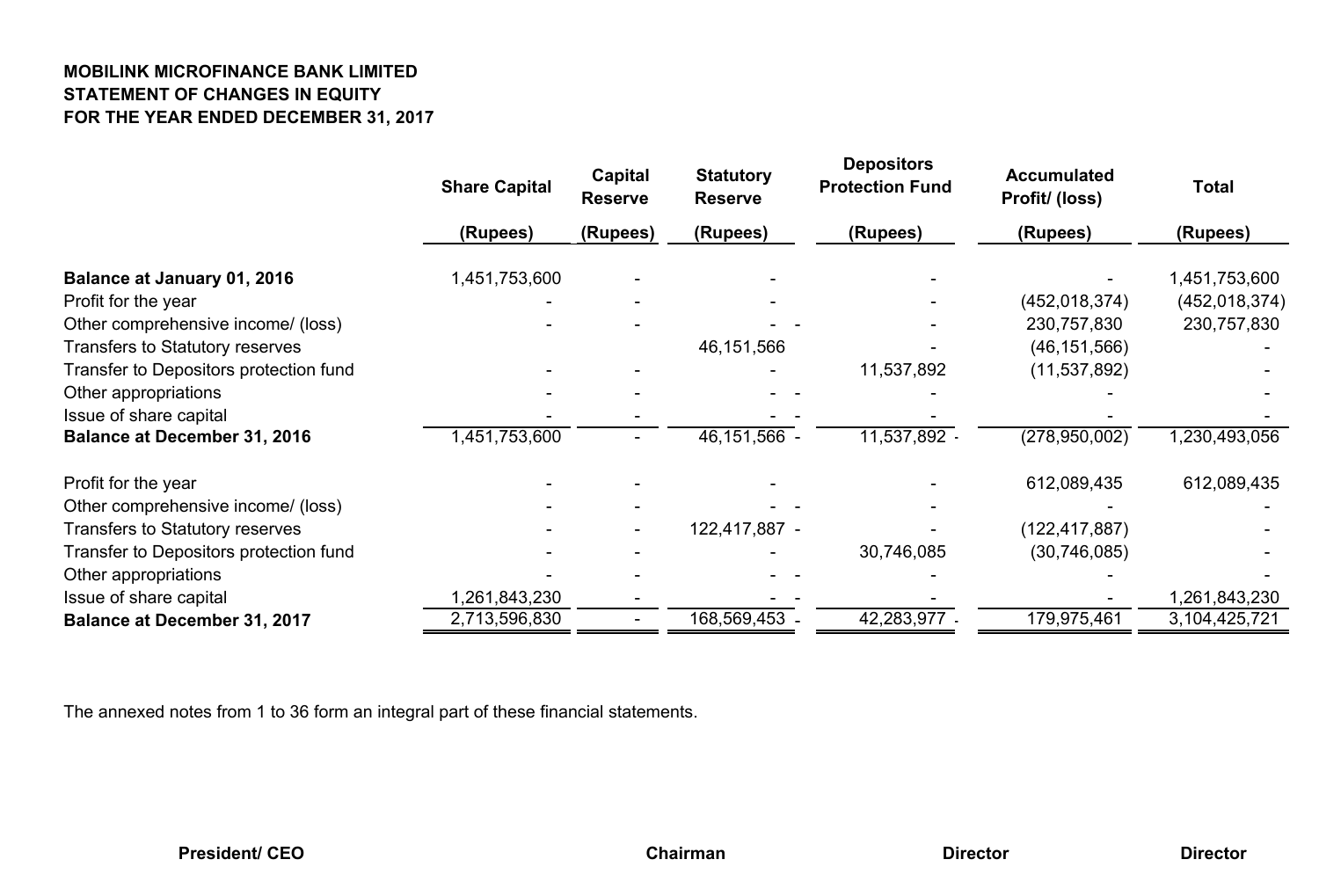# **1 STATUS AND NATURE OF BUSINESS**

Mobilink Microfinance Bank Limited (the Bank) was incorporated in Pakistan on November 29, 2010 as a public limited company under the Companies Ordinance, 1984. The Bank obtained license for Microfinance operations from the State Bank of Pakistan (SBP) on September 12, 2011 to operate on a nationwide basis and received the certificate of commencement of business from Securities and Exchange Commission of Pakistan (SECP) on February 13, 2012 whereas certificate of commencement of business from SBP was received on April 20, 2012. The Bank has 61 business locations/ touch points comprising of 61 branches and no booth/ service centre (2016: 51 business locations/ touch points comprising of 35 branches and 16 booths/ service centres) in operation. The Bank is a subsidiary of Global Telecom Holding S.A.E. (the holding company) which owns 99.99% share capital in the Bank. The Bank's registered and principal office is situated at Plot No. 3-A/2, F-8 Markaz, Islamabad, Pakistan. The Bank's principal business is to provide microfinance banking and related services to the poor and under served segment of the society under the Microfinance Institution Ordinance, 2001. The Bank is also offering Branchless Banking Services through agency agreement with Pakistan Mobile Communications Limited (PMCL), a related party, under the Branchless Banking license from the SBP.

## **2 BASIS OF PRESENTATION**

These financial statements are presented in accordance with the Banking Supervision Department (BSD) Circular No. 11 dated December 30, 2003 issued by the SBP.

### **3 STATEMENT OF COMPLIANCE**

The Companies Act, 2017 was enacted on May 30, 2017 and SECP vide its circular 23 of 2017 dated October 4, 2017 clarified that the companies whose financial year, closes on or before December 31, 2017 shall prepare their financial statements in accordance with the provisions of the repealed Companies Ordinance, 1984.

These financial statements have been prepared in accordance with the approved accounting standards as applicable in Pakistan. Approved accounting standards comprise of International Financial Reporting Standards (IFRSs) issued by the International Accounting Standards Board (IASB) as are notified under the Companies Ordinance, 1984, the requirements of the Companies Ordinance, 1984, the Microfinance Institutions Ordinance, 2001, and the regulations/ directives issued by the SECP and the SBP. Wherever the requirements of the Companies Ordinance, 1984, the Microfinance Institutions Ordinance, 2001, or regulations/ directives issued by the SECP and SBP differ with the requirements of IFRSs, the requirements of the Companies Ordinance, 1984, the Microfinance Institutions Ordinance, 2001, or the requirements of the said regulations/ directives shall prevail.

The SBP vide BSD Circular No. 10, dated August 26, 2002 has deferred the applicability of International Accounting Standard (IAS) 39, "Financial Instruments: Recognition and Measurement" and IAS 40, "Investment Property" till further instructions. Accordingly, the requirements of these standards have not been considered in the preparation of these financial statements. However, investments have been measured in accordance with the Prudential Regulations (the Regulations) of the SBP and presented in accordance with the requirements of SBP BSD Circular No. 11 dated December 30, 2003. Further, the SECP, vide its S.R.O No. 411 (I)/ 2008 dated April 28, 2008 has deferred the applicability of International Financial Reporting Standard (IFRS) 7 "Financial Instruments: Disclosures", which is applicable for annual periods beginning on or after July 01, 2009, till further orders.

-2-

### **4 BASIS OF MEASURMENT**

These financial statements have been prepared under the historical cost basis except "available for sale" investments which are measured at fair value.

### **4.1 Functional and presentation currency**

These financial statements are presented in Pakistan Rupee (PKR), which is the Bank's functional currency. All financial information presented in PKR has been rounded to the nearest of PKR, unless otherwise stated.

### **4.2 Significant accounting estimates**

The preparation of financial statements in conformity with approved accounting standards, as applicable in Pakistan, requires management to make judgments/ estimates and associated assumptions that affect the application of policies and reported amounts of assets and liabilities, income and expenses. These judgments/ estimates and associated assumptions are based on historical experience and various other factors that are believed to be reasonable under the circumstances, the result of which form the basis of making the estimates about carrying value of assets and liabilities that are not readily apparent from other sources. Actual results may differ from these estimates.

The estimates and underlying assumptions are reviewed on an ongoing basis. Revisions to accounting estimates are recognized in the period in which the estimates are revised if the revision affects only that period, or in the period of the revision and future periods if the revision affects both current and future periods. Information about significant areas of estimation, uncertainty and critical judgments in applying accounting policies that have significant effect on the amounts recognized in the financial statements relates to valuation and impairment of investments, advances, determination of useful lives of depreciable assets and intangible assets, provision for income taxes and other provisions which are discussed in following paragraphs:

### **a) Impairment of investments**

Impairment in the value of investments is made after considering objective evidence of impairment. Provision for diminution in the value of investments is made as per the Regulations issued by SBP.

### **b) Advances**

The Bank reviews its micro credit loan portfolio to assess amount of non-performing advances and provision required there against on regular basis. While assessing this requirement, the Regulations of SBP are taken into consideration.

### **c) Taxation**

The Bank takes into account the current income tax law and decisions taken by the taxation authorities. Those amounts are shown as contingent liabilities wherein, the Bank's views differ from the views taken by the taxation authorities at the assessment stage and where the Bank considers that its view on items of material nature is in accordance with law.

### **d) Operating fixed assets/ intangible assets**

Estimates of residual values and useful lives of operating fixed assets and intangible assets are reassessed annually and any change in estimate is taken into account in the determination of depreciation/ amortization charge and impairment loss. Changes in estimates are accounted for over the estimated remaining useful life of the assets.

# **e) Provisions and contingencies**

The Bank reviews the status of all the legal cases on a regular basis. Based on the expected outcome and consideration of opinion of its legal advisor, appropriate provision/ disclosure is made.

## **f) Impairment of financial assets**

A financial asset is considered to be impaired if objective evidence indicates that one or more events would have a negative effect on the estimated future cash flows of that asset.

An impairment loss in respect of a financial asset measured at amortized cost is calculated as the difference between its carrying amount, and the present value of the estimated future cash flows discounted at the original interest rate.

Individually significant financial assets are tested for impairment on an individual basis. The remaining financial assets are assessed collectively in groups that share similar credit risk characteristics. All impairment losses are recognized in profit and loss account.

## **g) Other provisions**

Estimates of the amount of provisions recognized are based on current legal and constructive requirements. As actual outflows can differ from estimates due to changes in laws, regulations, public expectations, prices and conditions, and can take many years in the future, the carrying amounts of provisions are regularly reviewed and adjusted to take account of such changes.

## **5 SUMMARY OF SIGNIFICANT ACCOUNTING POLICIES**

## **5.1 Cash and cash equivalents**

Cash and cash equivalents comprise cash in hand, balance with SBP/ National Bank of Pakistan (NBP) and other banks/ Non-Banking Financial Institutions (NBFIs)/ Microfinance Banks (MFBs).

## **5.2 Investment**

All purchases and sale of investments are recognized using settlement date accounting. Settlement date is the date on which investments are delivered to or by the Bank. All investments are derecognized when the right to receive economic benefits from the investments has expired or has been transferred or the Bank has transferred substantially all the risks and rewards of ownership.

Investments of the Bank are classified into the following categories:

### **a) Held for trading**

These represent securities acquired with the intention to trade by taking advantage of short-term market/ interest rate movements. These securities are disposed off within 90 days from the date of their acquisition. These are marked to market and surplus/ deficit arising on revaluation of 'held for trading' investments is taken to profit and loss account in accordance with the requirements prescribed by SBP.

-4-

## **b) Held to maturity**

Investments with fixed maturity, where management has both the intention and the ability to hold to maturity, are classified as held to maturity. Subsequent to initial recognition at cost, these investments are measured at amortized cost, less provision for impairment in value, if any. Amortized cost is calculated taking into account effective interest rate method. Profit on held to maturity investments is recognized on a time proportion basis taking into account the effective yield on the investments.

Premium or discount on acquisition of held to maturity investments is amortized through profit and loss account over the remaining period till maturity.

### **c) Available-for-sale**

Investments which may be sold in response to needs for liquidity or changes in interest rates, exchange rates or equity prices are classified as available for sale. Available-for-sale investments are initially recognized at cost and subsequently measured at fair value. Profit on available-for-sale investments is recognized on a time proportion basis taking into account the effective yield on the investments.

Markup / income / return / service charges on advances is recognized on accrual / time proportion basis using effective interest rate method at the Bank's prevailing interest rates for the loan products. Markup/ income on advances is collected with loan instalments. Due but unpaid service charges / income are accrued on overdue advances for period up to 30 days. After 30 days, overdue advances are classified as non-performing and recognition of unpaid service charges / income ceases. Further, accrued markup on non-performing advances are reversed and credited to suspense account. Subsequently, markup recoverable on non-performing advances is recognized on a receipt basis in accordance with the requirements of the Regulations.

The surplus /(deficit) arising on revaluation of available for sale investments is kept in "surplus/ (deficit) on revaluation of assets" through statement of comprehensive income. The surplus/ (deficit) arising on these investments is taken to profit and loss account, when actually realized upon disposal of the investment.

## **5.3 Advances**

Advances are stated net of provision for non-performing advances. The outstanding principal and markup of the loans and advances, payments against which are overdue for 30 days or more are classified as non-performing loans (NPLs). The unrealized interest/ profit/ markup/ service charges on NPLs is suspended and credited to interest suspense account. Further the NPLs are divided into following categories:

### **a) Other assets especially mentioned**

These are advances in arrears (payments/ instalments overdue) for 30 days or more but less than 60 days.

# **b) Substandard**

These are advances in arrears (payments/ instalments overdue) for 60 days or more but less than 90 days.

### **c) Doubtful**

These are advances in arrears (payments/ instalments overdue) for 90 days or more but less than 180 days.

### **d) Loss**

These are advances in arrears (payments/ instalments overdue) for 180 days or more.

In addition the Bank maintains a Watch List of all accounts overdue for 5-29 days. However, such accounts are not treated as non-performing for the purpose of classification/ provisioning. -5-

In accordance with the Regulations, the Bank maintains specific provision of outstanding principal net of cash collaterals and Gold (ornaments and bullion) realizable without recourse to a Court of Law at the following rates:

| Other assets especially mentioned | Nil                                                   |
|-----------------------------------|-------------------------------------------------------|
| Substandard                       | 25% of outstanding principal net of cash collaterals  |
| Doubtful                          | 50% of outstanding principal net of cash collaterals  |
| Loss                              | 100% of outstanding principal net of cash collaterals |

In addition to above, a general provision is made equivalent to 2% (2016: 1.5%) of the net outstanding balance (advances net of specific provisions) in accordance with the requirement of the Regulations.

General and specific provisions are charged to the profit and loss account in the period in which they occur.

Non-performing advances are written off one month after the loan is classified as "Loss". However, the Bank continues its efforts for recovery of the written off balances.

# **5.4 Operating fixed assets**

# **a) Property and equipment**

Property and equipment are stated at cost less accumulated depreciation and accumulated impairment losses, if any. Cost includes expenditure that is directly attributable to the acquisition of the asset and the costs of dismantling and removing the items and restoring on which they are located, if any.

Depreciation is charged on the straight line method at rates specified note 10.2 to the financial statements, so as to write off the cost of assets over their estimated useful lives.

Full month's depreciation is charged in the month of addition while no depreciation is charged in the month of deletion.

Subsequent costs are included in the assets carrying amount when it is probable that future economic benefits associated with the item will flow to the Bank and the cost of the item can be measured reliably. Carrying amount of the replaced part is derecognized. All other repair and maintenance are charged to income during the year.

Gains or losses on disposal of an item of property and equipment are determined by comparing the proceeds from disposal with the carrying amounts. Gains are recognized within "other income" while losses are recognized in administrative expenses in the profit and loss account.

# **b) Capital work-in-progress**

Capital work-in-progress is stated at cost less impairment losses, if any.

## -6-

# **c) Intangible assets**

An intangible asset is recognized if it is probable that the future economic benefits that are attributable to the asset will flow to the Bank and that the cost of such asset can also be measured reliably. These are stated at cost less accumulated amortization and impairment losses, if any.

Intangible assets comprise of computer software and related applications. Intangible assets are amortized over their estimated useful lives at rate specified in note 10.3 to the financial statements. Subsequent expenditure is capitalized only when it increases the future economic benefit embodied in the specific asset to which it relates. All other expenditure is recognized in profit and loss account as incurred.

# **5.5 Deposits**

Deposits are initially recorded at the amount of proceeds received. Markup accrued on deposits, if any, is recognized separately as part of other liabilities and is charged to the profit and loss account over the period.

# **5.6 Taxation**

Income tax expense comprises of current and deferred tax. Income tax expense is recognized in the profit or loss account except to the extent that it relates to items recognized directly in equity or below equity/ other comprehensive income in which case it is recognized in equity or below equity/ other comprehensive income.

Management periodically evaluates positions taken in tax returns, with respect to situations in which applicable tax regulation is subject to interpretation, and establishes provisions, where appropriate, on the basis of amounts expected to be paid to the tax authorities. Instances where the Bank's view differs from the view taken by the income tax department at the assessment stage, the amounts are shown as contingent liabilities.

# **a) Current**

Current tax is the tax payable on the taxable income for the year, using tax rates enacted or substantively enacted at the reporting date, taking into account tax credits, rebates and tax losses, if any, and any adjustment to tax payable in respect of previous years.

# **b) Deferred**

Deferred tax is accounted for on all major taxable temporary differences between the carrying amounts of assets for financial reporting purposes and their tax base. A deferred tax asset is recognized only to the extent that it is probable that future taxable profits will be available against which the asset can be utilized. Deferred tax assets are reduced to the extent that it is no longer probable that the related tax benefit will be realized. At each balance sheet date, the bank reassesses the carrying amount and the unrecognized amount of deferred tax assets.

Deferred tax assets and liabilities are calculated at the rate that are expected to apply for the period when the asset is realized or the liability is settled, based on the tax rates (and tax laws) that have been enacted or substantially enacted till the balance sheet date. Deferred tax, on revaluation of investments, if any, is recognized as an adjustment to surplus/ (deficit) arising on such revaluation.

-7-

# **5.7 Staff retirement benefits**

# **a) Provident fund**

The Bank participates in a defined contribution provident fund for its eligible employees. Monthly contributions are made by the Bank and its employees at rate of 10% of basic salary.

# **b) Gratuity**

The Bank maintains provision of gratuity for all contractual employees, according to the agreement signed with HRSG Outsourcing (Pvt) Limited, an outsourcing company. Gratuity equivalent to one month's last drawn basic salary for each completed year of service is paid to outgoing employees with at least 1 year of past service rendered.

# **5.8 Reserves**

# **a) Statutory reserve**

In compliance with the related regulatory requirements, the Bank is required to maintain statutory reserve to which an appropriation equivalent to 20% of the profit after tax is required to be made till such time the reserve fund equals the paid up capital of the Bank. However, thereafter, the contribution is to be reduced to 5% of the profit after tax.

# **b) Depositor's protection fund**

The Bank is required under the Microfinance Institutions Ordinance, 2001, to contribute 5% of annual after tax profit and profit earned on investments of the fund to be credited to depositors protection fund for the purpose of providing security or guarantee to persons depositing money in the Bank.

# **c) Cash reserve**

**`** In compliance with the related regulatory requirements, the Bank is required to maintain a cash reserve equivalent to not less than 5% of its deposits (including demand deposits and time deposits with tenor of less than 1 year) in a current account opened with the State Bank or its agent.

# **d) Statutory liquidity requirement**

In compliance with the related regulatory requirements, the Bank is required to maintain liquidity equivalent to at least 10% of its total demand liabilities and time liabilities with tenor of less than one year in form of liquid assets i.e. cash, gold, unencumbered treasury bills, Pakistan Investment Bonds and Government of Pakistan sukuk bonds. Treasury bills and Pakistan Investment Bonds held under depositor protection fund are excluded for the purpose of determining liquidity.

## **5.9 Provisions**

A provision is recognized when, and only when, the Bank has a present obligation (legal or constructive) as a result of a past event, it is probable that an outflow of resources embodying economic benefits will be required to settle the obligation, and a reliable estimate can be made of the amount of the obligation.

# **5.10 Foreign currency transactions**

The financial statements are presented in Pakistani Rupee, which is the Bank's functional currency. Transactions in foreign currencies are translated into Pak Rupee at exchange rate on the date of transaction. All monetary assets and liabilities in foreign currencies are translated into Pak Rupee at the rate of exchange approximating those ruling at the balance sheet date. Foreign exchange gains and losses resulting from the settlement of such transactions and from the translation at the year end exchange rates of monetary assets and liabilities denominated in foreign currencies are recognized in profit and loss account.

-8-

# **5.11 Revenue recognition**

### **a) Markup / income on advances**

## **b) Income from investments**

Markup / income on investments is recognized on accrual / time proportion basis using the effective interest method. Where debt securities are purchased at premium or discount, those premiums / discounts are amortized through profit and loss account over the remaining period of maturity.

### **c) Fee, commission and brokerage income**

Fee, commission and brokerage income is recognized when the related services are rendered.

### **d) Income from inter bank deposits**

Income from inter bank deposits in saving accounts is recognized in the profit and loss account as it accrues using the effective interest method .

### **e) Gain/ loss on sale of operating fixed assets**

Gain on sale of operating fixed assets are recognized under other income in the profit and loss account.

Loss on sale of operating fixed assets are recognized under administrative expenses in the profit and loss account.

### **f) Gain/ loss on sale of investments**

Gains and losses on sale of investments are recognised in the profit and loss account.

### **5.12 Financial instruments**

Financial assets and liabilities are recognized when the Bank becomes a party to the contractual provisions of the instrument. These are derecognized when the Bank ceases to be the party to the contractual provisions of the instrument.

All financial assets and liabilities are initially measured at cost which is the fair value of the consideration given and received respectively. These financial assets and liabilities are subsequently measured at fair value, amortized cost or historical cost, as the case may be.

### **a) Financial assets**

Financial assets are cash and balances with SBP and NBP, balances with other banks/NBFls/MFBs, lending to financial institutions, investments, advances and other receivables. Advances are stated at their nominal value as reduced by appropriate provisions against non-performing advances, while other financial assets excluding investments are stated at cost. Investments classified as held for trading and available for sale are valued at year end prices and investments classified as held to maturity are stated at amortized cost.

-9-

### **b) Financial liabilities**

Financial liabilities are classified according to the substance of the contractual arrangement entered into. Financial liabilities include deposit and other accounts and other liabilities which are stated at their nominal value. Financial charges are accounted for on accrual basis.

Any gain or loss on the recognition and derecognition of the financial assets and liabilities is included in the net profit and loss for the year in which it arises.

### **5.13 Off-setting**

Financial assets and financial liabilities and tax assets and tax liabilities are only off-set and the net amount is reported in the financial statements when there is a legally enforceable right to set off the recognized amount and the Bank intends either to settle on net basis or to realize the assets and to settle the liabilities simultaneously. Income and expense items of such assets and liabilities are also offset and the net amount is reported in the financial statements.

### **5.14 Borrowing costs**

Borrowing costs are recognized as an expense in the period in which they are incurred except where such costs relate to the acquisition, construction or production of a qualifying asset in which case such costs are capitalized as part of the cost of that asset. Borrowing cost includes exchange differences arising from foreign currency borrowings to the extent these are regarded as an adjustment to borrowing costs.

### **5.15 Markup bearing borrowings**

Markup bearing borrowings are recognized initially at cost being the fair value of consideration received, less attributable transaction costs. Subsequent to initial recognition markup bearing borrowings are stated at original cost less subsequent repayments.

### **5.16 Grants**

The grant related to an asset is recognized in the balance sheet initially as deferred income when grant is received or there is reasonable assurance that it will be received and that the Bank will comply with the conditions attached to it. Grants that compensate the Bank for expenses incurred are recognized as revenue in the profit and loss account on a systematic basis in the same periods in which the expenses are incurred. Grants that compensate the Bank for the cost of an asset are recognized in the profit and loss account as other operating income on a systematic basis over the useful life of the asset.

### **5.17 Earnings per share**

The Bank presents basic and diluted earnings per share (EPS) for its shareholders. Basic EPS is calculated by dividing the profit or loss attributable to ordinary shareholders of the Bank by the weighted average number of ordinary shares outstanding during the year. Diluted EPS, if any is determined by adjusting the profit or loss attributable to ordinary shareholders and the weighted average number of ordinary shares outstanding for the effects of all dilutive potential ordinary shares. There were no dilutive potential ordinary shares in issue at December 31, 2017.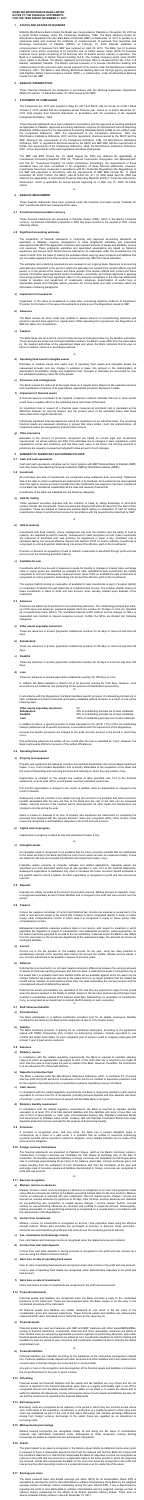**5.18 Standards, interpretations and amendments to approved accounting standards that are not yet effective**

a) The following amendments and interpretations to published accounting standards were effective during the year and have been adopted by the Bank:

|                  |                                                        | Effective date (annual periods<br>beginning on or after) |
|------------------|--------------------------------------------------------|----------------------------------------------------------|
| IFRS 12          | Disclosure of interests in other entities (Amendments) | January 1, 2017                                          |
| IAS <sub>7</sub> | Statement of cashflows (Amendments)                    | January 1, 2017                                          |
| <b>IAS 12</b>    | Income taxes (Amendments)                              | January 1, 2017                                          |

The management considers that adoption of above amendments and interpretations had no material impact on the Bank's financial statements other than in presentation/ disclosure.

b) Following standard has been issued by the International Accounting Standards Board (IASB), which is yet to be notified by the Securities and Exchange Commission of Pakistan (SECP) for the purpose of its applicability in Pakistan:

|              |                                                                                    | Effective date (annual periods<br>beginning on or after) |
|--------------|------------------------------------------------------------------------------------|----------------------------------------------------------|
| <b>IFRS1</b> | First-Time Adoption of International Financial Reporting Standards<br>(Amendments) | July 1, 2009                                             |
| $1 - 2 - 1$  | Desdeten Defenst Assemble                                                          |                                                          |

- IFRS 14 Regulatory Deferral Accounts January 1, 2016
- c) Following standards and amendments to published accounting standards will be effective in future periods and have not been early adopted by the Bank.

|                 |                                                                    | Effective date (annual periods<br>beginning on or after) |
|-----------------|--------------------------------------------------------------------|----------------------------------------------------------|
| IFRS 2          | Share-based payment (Amendments)                                   | January 1, 2018                                          |
| <b>IFRS 4</b>   | Insurance Contracts                                                | January 1, 2018                                          |
| IFRS 9          | <b>Financial Instruments</b>                                       | July 1, 2018                                             |
| IFRS 15         | Revenue from Contracts with Customers                              | July 1, 2018                                             |
| IFRS 16         | Leases                                                             | January 1, 2019                                          |
| IFRS 17         | Insurance Contracts                                                | January 1, 2021                                          |
| IAS 28          | Investment in associates and joint ventures (Amendments)           | January 1, 2019                                          |
| <b>IAS 39</b>   | Financial Instruments: Recognition and Measurement<br>(Amendments) | January 1, 2018                                          |
| <b>IAS 40</b>   | <b>Investment Property (Amendments)</b>                            | January 1, 2018                                          |
| <b>IFRIC 22</b> | Foreign Currency Transactions and Advance Consideration            | January 1, 2018                                          |

The management anticipates that adoption of above standards and amendments in future periods will have no material impact on the Bank's financial statements other than in presentation/ disclosure.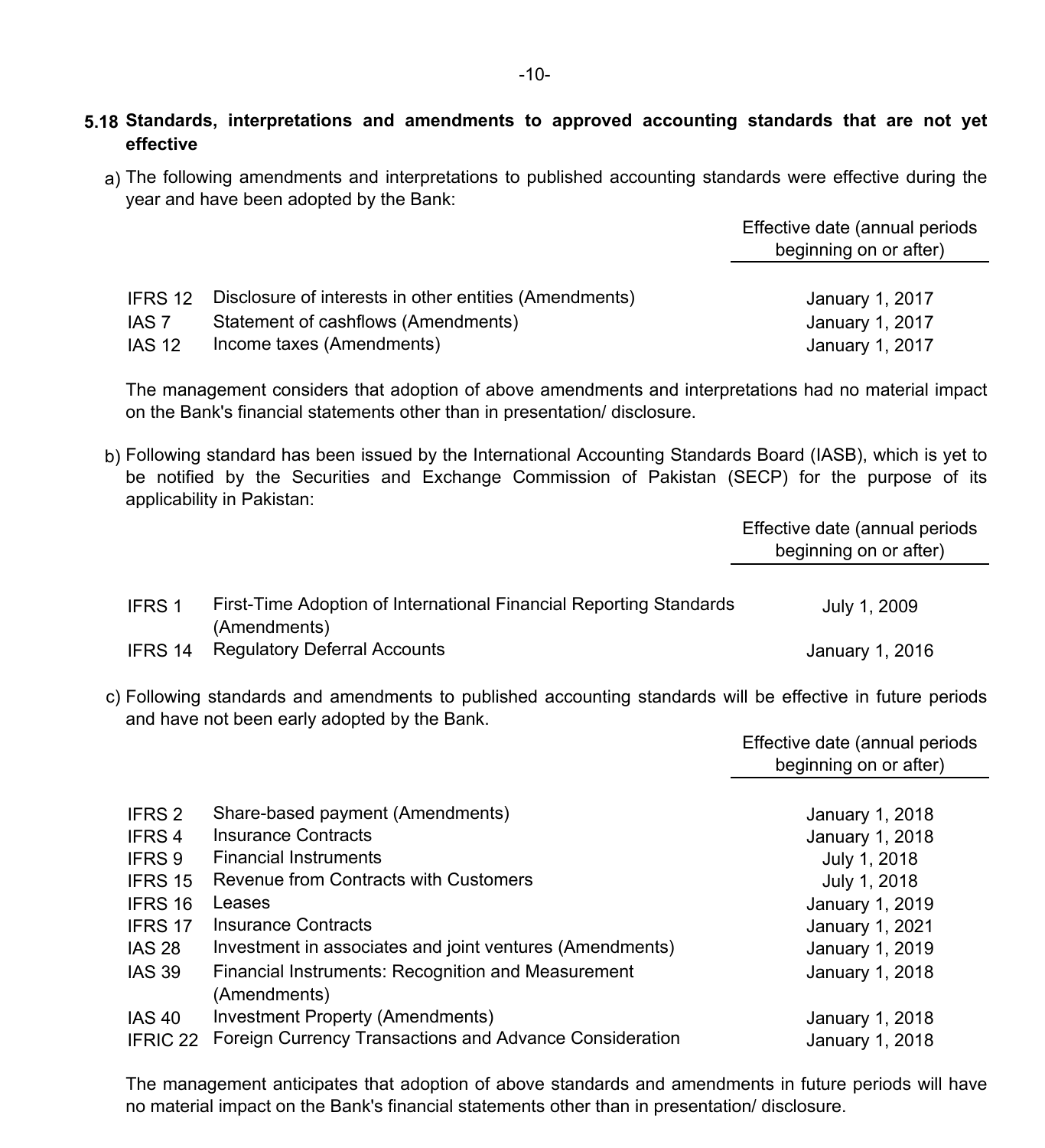|                                                      | 2017<br>(Rupees) | 2016<br>(Rupees) |
|------------------------------------------------------|------------------|------------------|
| <b>CASH AND BALANCES WITH SBP AND NBP</b>            |                  |                  |
| Cash in hand                                         | 314,574,643      | 249,860,266      |
| Balance with State Bank of Pakistan (SBP) - note 6.1 | 730,196,250      | 466.316.546      |
| Balance with National Bank of Pakistan (NBP)         | 26,693,448       | 31,753,200       |
|                                                      | 1,071,464,341    | 747,930,012      |

**6.1** This includes balance held with SBP in a current account to comply with the requirement of maintaining minimum balance equivalent to 5% (2016: 5%) of the Bank's demand deposits and time deposits with tenor of less than one year.

| (Rupees)<br><b>BALANCES WITH OTHER BANKS/NBFIS/MFBS</b><br>7.<br>In Pakistan<br>- on current accounts - Local currency<br>- on saving accounts - Local currency - note 7.1<br>1,147,342,613<br>- on term deposits accounts - Local currency - note 7.2<br>1,900,000,000<br>3,047,342,613<br>- on current accounts - Foreign currency - note 7.3 | 2016          | 2017 |  |
|-------------------------------------------------------------------------------------------------------------------------------------------------------------------------------------------------------------------------------------------------------------------------------------------------------------------------------------------------|---------------|------|--|
|                                                                                                                                                                                                                                                                                                                                                 | (Rupees)      |      |  |
|                                                                                                                                                                                                                                                                                                                                                 |               |      |  |
|                                                                                                                                                                                                                                                                                                                                                 |               |      |  |
|                                                                                                                                                                                                                                                                                                                                                 | 1,442,891,348 |      |  |
|                                                                                                                                                                                                                                                                                                                                                 | 3,300,000,000 |      |  |
|                                                                                                                                                                                                                                                                                                                                                 | 4,742,891,348 |      |  |
|                                                                                                                                                                                                                                                                                                                                                 |               |      |  |
| 3,047,342,613                                                                                                                                                                                                                                                                                                                                   | 4,742,891,348 |      |  |

- **7.1** These carry markup ranging from 3.75% to 5.7% (2016: 4% to 6.55%) per annum.
- **7.2** These carry markup ranging from 5.95% to 6.45% (2016: 6% to 6.25%) per annum.
- **7.3** This account is being maintained with United Bank Limited for the purpose of Home Remittance under Pakistan remittance initiative as approved by the SBP.

| 8. | <b>INVESTMENTS - net of provisions</b>                                                         | 2017<br>(Rupees) | 2016<br>(Rupees) |
|----|------------------------------------------------------------------------------------------------|------------------|------------------|
|    | Available for Sale<br><b>Federal Government securities</b><br>Market Treasury Bills - note 8.1 | 3,527,562,086    | 1,495,053,230    |
|    | Mutual Funds<br>MCB - Arif Habib Savings and Investments Limited - 4,856,939 units             |                  |                  |
|    | (2016: nil)                                                                                    | 500,000,000      |                  |
|    | Lackson Investments - 4,863,681 units (2016: nil)                                              | 500,000,000      |                  |
|    |                                                                                                | 1,000,000,000    |                  |
|    | Surplus on revaluation of available for sale investments - note 8.2                            | 245,405          |                  |
|    |                                                                                                | 4,527,807,491    | 1,495,053,230    |

**8.1** These represent securities with original maturity period of upto three months and carry markup at the rates ranging between 5.96% to 5.98% (2016: 5.85% to 5.90%) per annum. These also include a security with original maturity period of upto three month held for the purposes of Depositors' Protection Fund with a cumulative face value of amount of Rs. 50 million (2016: nil) and carry markup at the rate of 5.98% (2016: nil) per annum.

|                                                                                          | 2017     | 2016       |
|------------------------------------------------------------------------------------------|----------|------------|
|                                                                                          | (Rupees) | (Rupees)   |
| 8.2 Particulars of surplus / (deficit) on revaluation of available for sale investments: |          |            |
| Balance at the beginning                                                                 |          | 649,319    |
| Transferred to/ (from) revaluation of assets                                             | 245.405  | (649, 319) |
| Balance at the end                                                                       | 245,405  |            |
|                                                                                          |          |            |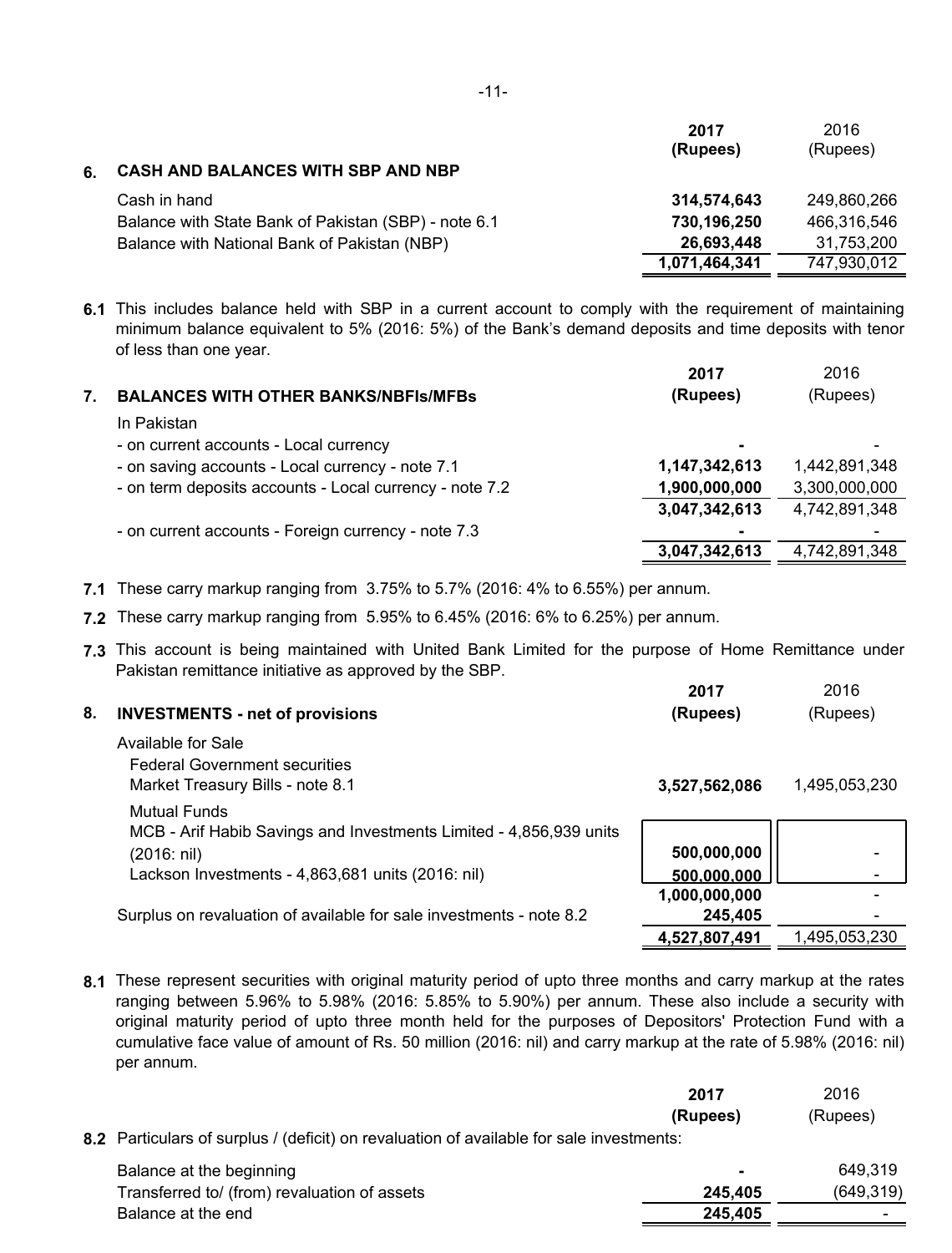#### **9. ADVANCES - net of provisions**

|                              | 2017                    |                         | 2016                    |                         |
|------------------------------|-------------------------|-------------------------|-------------------------|-------------------------|
|                              | Loans                   | Amount                  | Loans                   | Amount                  |
|                              | outstanding<br>(Number) | outstanding<br>(Rupees) | outstanding<br>(Number) | outstanding<br>(Rupees) |
| Micro credit                 |                         |                         |                         |                         |
| -Secured against gold        | 15,008                  | 1,281,529,653           | 12.069                  | 955,190,655             |
| -Unsecured                   | 109.265                 | 8.720.788.189           | 79.678                  | 4.978.771.502           |
|                              | 124,273                 | 10,002,317,842          | 91,747                  | 5,933,962,157           |
| Less: Provision held         |                         |                         |                         |                         |
| Specific provision           | 626                     | 8,730,729               | 41                      | 463,325                 |
| General provision - note 9.1 | 109.265                 | 174.241.149             | 79,678                  | 74,674,623              |
|                              | 109,891                 | 182,971,878             | 79,719                  | 75,137,948              |
| Advances - net of provisions |                         | 9.819.345.964           |                         | 5.858.824.209           |

**9.1** This represents general provision maintained against unsecured microcredit advances net of specific provision at the rate of 2 % (2016: 1.5%) against the requirement of 1% specified under the Prudential Regulations issued by the State Bank of Pakistan.

#### **9.2 Particulars of non-performing advances**

|                               |                       | 2017                         |                          | 2016               |                       |                   |  |
|-------------------------------|-----------------------|------------------------------|--------------------------|--------------------|-----------------------|-------------------|--|
| Category of<br>classification | Amount<br>outstanding | <b>Provision</b><br>reauired | <b>Provision</b><br>held | Amount outstanding | Provision<br>required | Provision<br>held |  |
|                               |                       | -Rupees-                     |                          |                    | -Rupees               |                   |  |
| <b>OAEM</b>                   | 12.974.251            |                              | -                        | 556.040            |                       |                   |  |
| Sub-standard                  | 6.253.366             | 1.555.592                    | 1.555.592                | 1.021.737          | 41.184                | 41.184            |  |
| Doubtful                      | 9.658.574             | 4.829.287                    | 4.829.287                | 512.070            | 188.735               | 188.735           |  |
| Loss                          | 2,345,850             | 2,345,850                    | 2,345,850                | 233.406            | 233,406               | 233,406           |  |
|                               | 31,232,041            | 8,730,729                    | 8,730,729                | 2,323,253          | 463,325               | 463,325           |  |

#### **9.3 Particulars of provision against non-performing advances**

|                                | 2017            |             |                                  | 2016      |            |            |  |
|--------------------------------|-----------------|-------------|----------------------------------|-----------|------------|------------|--|
|                                | <b>Specific</b> | General     | <b>Total</b>                     | Specific  | General    | Total      |  |
|                                |                 |             | -Rupees------------------------- |           | -Rupees--- |            |  |
| Opening balance                | 463.325         | 74,674,623  | 75,137,948                       |           | 7.758.245  | 7.758.245  |  |
| Charge for the year            | 16.134.411      | 99,566,526  | 115,700,937                      | 694.355   | 66,916,378 | 67,610,733 |  |
| Amounts written off - note 9.4 | (7,867,007)     |             | (7,867,007)                      | (231,030) | -          | (231,030)  |  |
| Reversals                      |                 |             |                                  |           | -          |            |  |
| Closing balance                | 8,730,729       | 174,241,149 | 182,971,878                      | 463.325   | 74.674.623 | 75,137,948 |  |

| 9.4 Particulars of write offs | 2017<br>(Rupees) | 2016<br>(Rupees) |
|-------------------------------|------------------|------------------|
| Against provisions            | 7.867.007        | 231,030          |
|                               | 7,867,007        | 231,030          |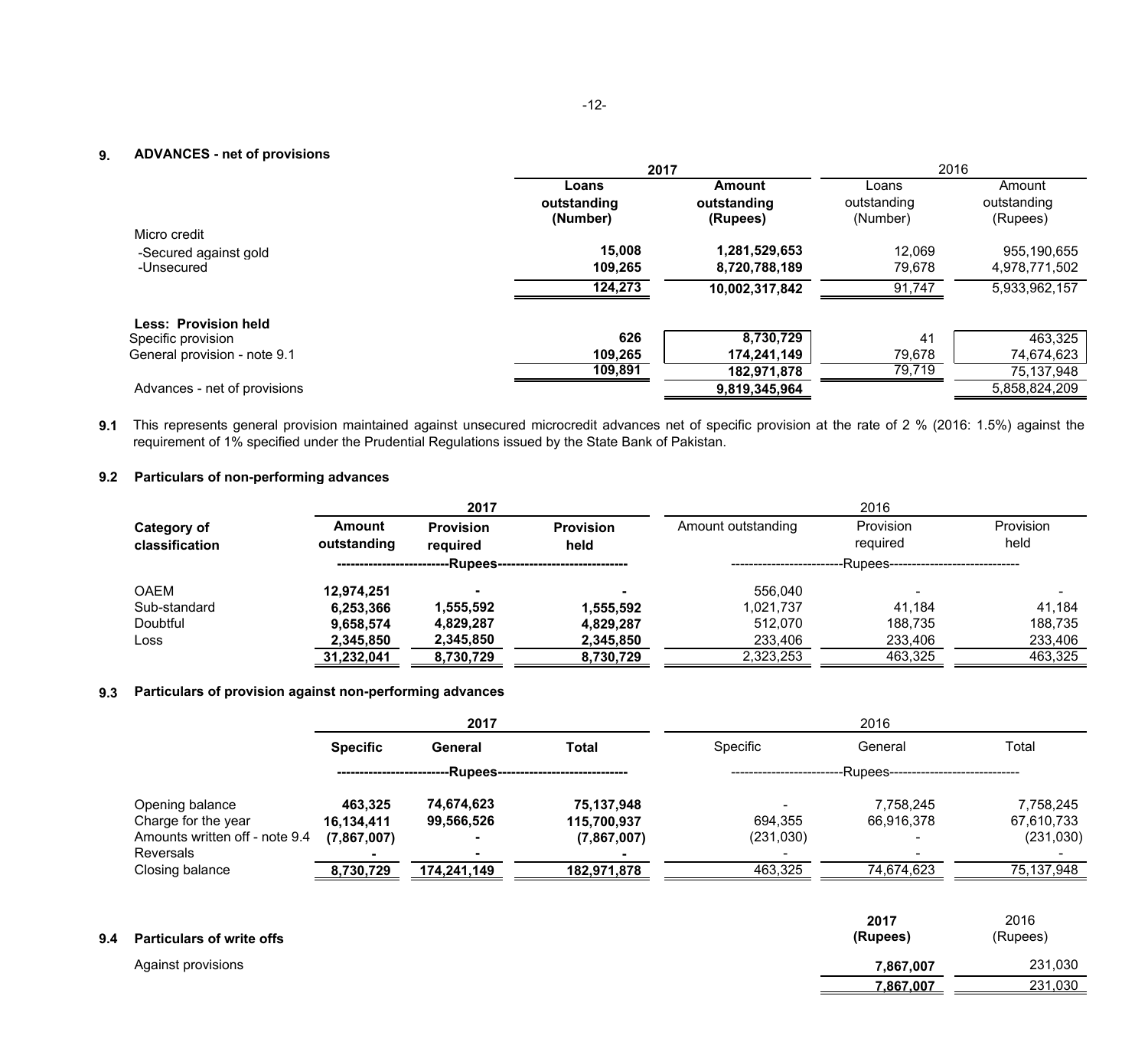| 10.  | <b>OPERATING FIXED ASSETS</b>                                                                               | 2017<br>(Rupees)                                       | 2016<br>(Rupees)                                                  |
|------|-------------------------------------------------------------------------------------------------------------|--------------------------------------------------------|-------------------------------------------------------------------|
|      | Capital Work in progress - note 10.1<br>Property and equipment - note 10.2<br>Intangible assets - note 10.3 | 26,581,298<br>340,929,879<br>95,233,030<br>462,744,207 | 4,915,860<br>271,020,288<br>112,511,373<br>388,447,521            |
| 10.1 | Capital Work in progress                                                                                    |                                                        |                                                                   |
|      | Civil works<br>Equipments<br>Advances to suppliers and contractors<br>Others                                | 10,747,298<br>15,834,000                               | 4,915,860<br>$\overline{\phantom{0}}$<br>$\overline{\phantom{a}}$ |

**26,581,298** 4,915,860

#### **10.2 Property and equipment**

|                        |                  |                  |                                  |                          |                   |                  |                        | Depreciation              |                          |                   | Net book value    |                   |
|------------------------|------------------|------------------|----------------------------------|--------------------------|-------------------|------------------|------------------------|---------------------------|--------------------------|-------------------|-------------------|-------------------|
|                        | At<br>January 01 | <b>Additions</b> | <b>Adjustments</b><br>/transfers | Disposals/<br>write offs | At<br>December 31 | At<br>January 01 | Charge for the<br>year | Adjustments<br>/transfers | Disposals/<br>write offs | At<br>December 31 | At<br>December 31 | Rate per<br>annum |
|                        |                  |                  |                                  |                          |                   |                  |                        |                           |                          |                   |                   | %age              |
| 2017                   |                  |                  |                                  |                          |                   |                  |                        |                           |                          |                   |                   |                   |
| Furniture and fixture  | 68,745,486       | 31,649,974       |                                  | (140, 374)               | 100,255,086       | 30,311,809       | 16,871,311             |                           | (71, 867)                | 47,111,253        | 53, 143, 833      | 20%               |
| Electrical, office and |                  |                  |                                  |                          |                   |                  |                        |                           |                          |                   |                   |                   |
| computer equipment     | 336,493,695      | 115,898,708      |                                  | (2,762,950)              | 449,629,453       | 147,693,161      | 77,930,244             |                           | (2,545,138)              | 223,078,267       | 226,551,186       | 10-33%            |
| Vehicles               | 24, 135, 483     | 9,999,655        |                                  | (5,590,656)              | 28,544,482        | 10,005,633       | 6,158,025              |                           | (5,406,490)              | 10,757,168        | 17,787,314        | 25%               |
| Leasehold improvements | 81,898,857       | 32,994,719       |                                  | (11, 941, 527)           | 102,952,049       | 52,242,631       | 17,887,743             |                           | (10,625,871)             | 59,504,503        | 43,447,546        | 25%               |
|                        | 511,273,521      | 190,543,056      |                                  | (20, 435, 507)           | 681,381,070       | 240,253,234      | 118,847,323            |                           | (18, 649, 366)           | 340,451,191       | 340,929,879       |                   |
| 2016                   |                  |                  |                                  |                          | (20, 435, 507)    |                  |                        |                           |                          |                   |                   |                   |
| Furniture and fixture  | 55,736,451       | 15,252,634       | $\overline{\phantom{a}}$         | (2, 243, 599)            | 68,745,486        | 18,644,056       | 12,869,074             |                           | (1,201,320)              | 30,311,810        | 38,433,676        | 20%               |
| Electrical, office and |                  |                  |                                  |                          |                   |                  |                        |                           |                          |                   |                   |                   |
| computer equipment     | 216, 147, 977    | 122,751,362      |                                  | (2,405,644)              | 336,493,695       | 97,149,094       | 52,713,269             |                           | (2, 169, 202)            | 147,693,161       | 188,800,534       | 10-33%            |
| Vehicles               | 23,138,774       | 14,028,604       |                                  | (13,031,895)             | 24,135,483        | 17,924,711       | 4,951,904              |                           | (12,870,982)             | 10,005,633        | 14,129,850        | 25%               |
| Leasehold improvements | 68,859,833       | 13,180,834       | (117, 120)                       | (24, 690)                | 81,898,857        | 34,469,006       | 17,798,049             | (5, 394)                  | (19, 032)                | 52,242,629        | 29,656,228        | 25%               |
|                        | 363,883,035      | 165,213,434      | (117, 120)                       | (17,705,828)             | 511,273,521       | 168,186,867      | 88,332,296             | (5, 394)                  | (16, 260, 536)           | 240,253,233       | 271,020,288       |                   |
|                        |                  |                  |                                  |                          |                   |                  |                        |                           |                          |                   |                   |                   |

**10.2.1** The cost of fully depreciated assets still in use is Rs. 133,325,571 (2016: Rs. 87,619,901).

#### **10.2.2 Detail of disposals of operating fixed assets**

| Particulars of assets                                                                  | Original<br>cost | Accumulated<br>depreciation | <b>Book</b><br>value | Sale<br>proceeds | Mode of<br>disposal | Particulars of<br>buyer    |
|----------------------------------------------------------------------------------------|------------------|-----------------------------|----------------------|------------------|---------------------|----------------------------|
| <b>Vehicles</b>                                                                        |                  |                             |                      |                  |                     |                            |
| Honda City PT                                                                          | 1.682.404        | .682.403                    |                      | 493.799          | <b>HR Policy</b>    | Syed Sajjad Qayyum Ashraf  |
| Honda City PT                                                                          | 1.698.304        | .698.303                    |                      | 498.299          | <b>HR Policy</b>    | Syed Naj-Mus-Sahar Sabzwar |
| Suzuki Cultus                                                                          | 1.104.974        | 1,012,892                   | 92.082               | 760,307          | Bid                 | <b>Alvi Auctioneers</b>    |
| Suzuki Cultus                                                                          | 1.104.974        | 1.012.892                   | 92,082               | 760,307          | Bid                 | <b>Alvi Auctioneers</b>    |
|                                                                                        | 5.590.656        | 5.406.490                   | 184.166              | 2.512.712        |                     |                            |
| Other assets having original cost or book<br>million or Rs. 250<br>value less than Rs. |                  |                             |                      |                  |                     |                            |
| thousand                                                                               | 14.844.851       | 13.242.876                  | 1.601.975            | 46.783           |                     |                            |
| 2017                                                                                   | 20,435,507       | 18,649,366                  | 1,786,141            | 2,559,495        |                     |                            |
| 2016                                                                                   | 17,705,828       | 16,260,536                  | 1,445,292            | 3,908,181        |                     |                            |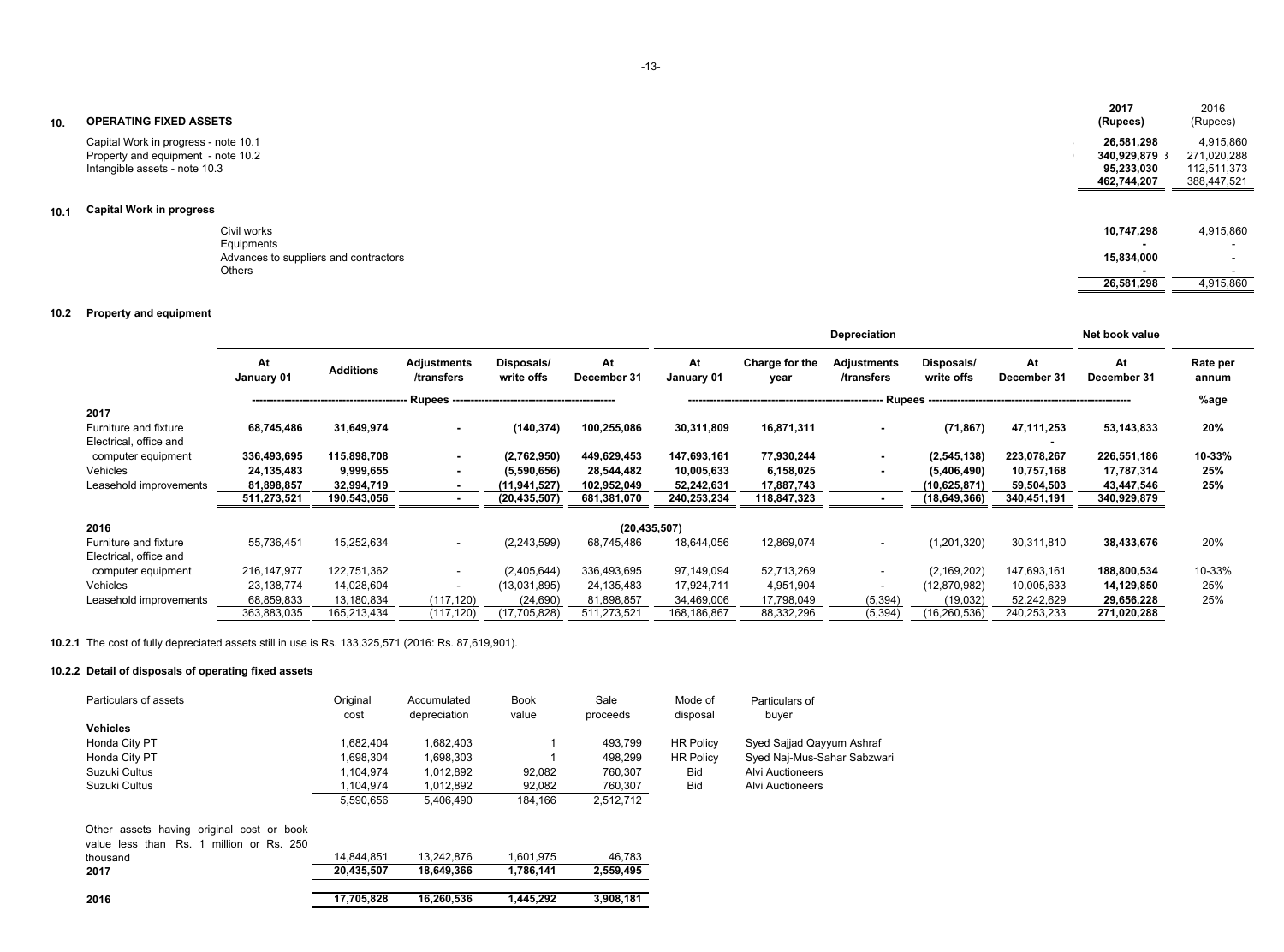#### **10.3 Intangible assets**

|                  |                  | Cost             |                          |                                    |                  | <b>Amortization</b>    | Net book value           |                   |                   |                          |
|------------------|------------------|------------------|--------------------------|------------------------------------|------------------|------------------------|--------------------------|-------------------|-------------------|--------------------------|
|                  | At<br>January 01 | <b>Additions</b> | Disposals/<br>write offs | At<br>December 31                  | At<br>January 01 | Charge for the<br>year | Disposals/<br>write offs | At<br>December 31 | At<br>December 31 | <b>Rate per</b><br>annum |
|                  |                  |                  |                          | Rupees --------------------------- |                  |                        |                          |                   |                   | %age                     |
| 2017             |                  |                  |                          |                                    |                  |                        |                          |                   |                   |                          |
| Software License | 182.840.817      | 24,282,638       |                          | 207,123,455                        | 70,329,444       | 41,560,981             |                          | 111,890,425       | 95,233,030        | 10-33%                   |
|                  | 182,840,817      | 24,282,638       |                          | 207, 123, 455                      | 70,329,444       | 41,560,981             |                          | 111,890,425       | 95,233,030        |                          |
| 2016             |                  |                  |                          |                                    |                  |                        |                          |                   |                   |                          |
| Software License | 128,686,702      | 54, 154, 115     |                          | 182,840,817                        | 37,431,512       | 32,897,932             |                          | 70,329,444        | 112,511,373       | 10-33%                   |
|                  | 128,686,702      | 54, 154, 115     |                          | 182,840,817                        | 37,431,512       | 32,897,932             |                          | 70.329.444        | 112,511,373       |                          |

**10.3.1** This includes Temenos - 24 (R-10) software with carrying value of Rs. 29,798,537 (2016: 31,611,207) and remaining amortization period of 3.9 (2015: 4.9) years.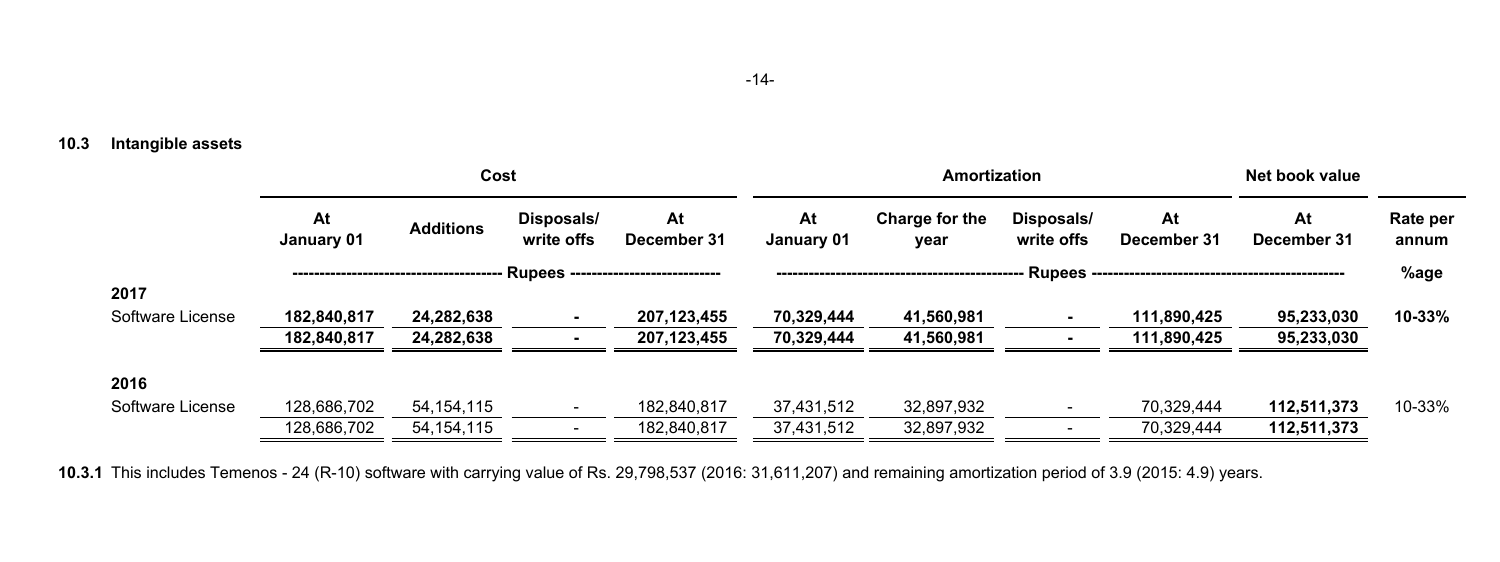|      |                                                                                                                                    | 2017          | 2016         |
|------|------------------------------------------------------------------------------------------------------------------------------------|---------------|--------------|
| 11.  | <b>OTHER ASSETS</b>                                                                                                                | (Rupees)      | (Rupees)     |
|      | Income/ Markup accrued                                                                                                             | 1,148,291,676 | 652,412,703  |
|      | Advances, deposits and prepayments                                                                                                 | 104,200,761   | 57,985,540   |
|      | Advance taxation - net - note 11.1                                                                                                 |               | 30,342,832   |
|      | Receivable from related parties - note 11.2                                                                                        | 153,530       | 105,935      |
|      | Inventory/ printed stationary                                                                                                      | 17,089,080    | 9,002,299    |
|      | Receivable against Insurance premium - note 11.3                                                                                   | 167,600,608   | 74,389,688   |
|      | <b>Others</b>                                                                                                                      | 166,396,715   | 29,122,426   |
|      |                                                                                                                                    | 1,603,732,370 | 853,361,423  |
| 11.1 | <b>Advance taxation - net</b>                                                                                                      |               |              |
|      | Opening balance                                                                                                                    |               | 41,646,995   |
|      | Tax paid                                                                                                                           |               | 45,617,739   |
|      | Provision for taxation                                                                                                             |               | (56,921,902) |
|      | Closing balance                                                                                                                    |               | 30,342,832   |
| 11.2 | Receivable from related parties                                                                                                    |               |              |
|      | Business Communication System (Private) Limited                                                                                    | 153,530       | 105,935      |
|      |                                                                                                                                    | 153,530       | 105,935      |
| 11.3 | This represents the amount receivable from SBP in respect of insurance premium paid by the Bank for livestock and crop loans under |               |              |

**11.3** This represents the amount receivable from SBP in respect of insurance premium paid by the Bank for livestock and crop loans under AC&MFD Circular No. 1 of 2013 dated November 1, 2013.

#### **12. DEFERRED TAX ASSET**

| Deferred tax asset arising on account of deductible temporary differences on:  |              |              |
|--------------------------------------------------------------------------------|--------------|--------------|
| Provision against non-performing advances                                      | 54,891,563   | 22,541,384   |
| Unused tax losses                                                              |              | 75,470,589   |
| Unused tax credit                                                              |              | 117.904      |
| Provision for gratuity                                                         | 4,682,300    | 2,864,304    |
| Alternate Corporate Tax                                                        |              | 56,921,902   |
|                                                                                | 59,573,863   | 157.916.083  |
| Deferred tax liability arising on account of taxable temporary differences on: |              |              |
| Operating fixed assets                                                         | (11,098,234) | (10,566,396) |
|                                                                                | 48,475,629   | 147.349.687  |
| Surplus on revaluation of available for sale investments                       | (36, 811)    |              |
|                                                                                | 48,438,818   | 147,349,687  |

#### **13. DEPOSITS AND OTHER ACCOUNTS**

|      |                                      |             | 2017               | 2017           | 2016      | 2016           |
|------|--------------------------------------|-------------|--------------------|----------------|-----------|----------------|
|      |                                      | <b>Note</b> | (Number)           | (Rupees)       | (Number)  | (Rupees)       |
|      | Time Liabilities:                    |             |                    |                |           |                |
|      | Term deposits                        |             | 2,413              | 2,696,045,178  | 1265      | 2,344,357,034  |
|      | Demand Liabilities:                  |             |                    |                |           |                |
|      | Savings deposits                     |             | 41,467             | 2,280,335,379  | 37,808    | 2,526,149,947  |
|      | Current deposits                     |             | 174,722            | 1,537,025,783  | 98,549    | 1,317,006,773  |
|      | <b>Branchless deposits</b>           |             | 14,800,201         | 8,429,650,996  | 7,983,760 | 4,118,848,713  |
|      |                                      |             | 15,016,390         | 12,247,012,158 | 8,120,117 | 7,962,005,433  |
|      |                                      |             | <u>15,018,803 </u> | 14,943,057,336 | 8,121,382 | 10,306,362,467 |
| 13.1 | Particulars of deposits by ownership |             |                    |                |           |                |
|      | Individual depositors                |             | 14,943,281         | 10,043,404,813 | 8,050,538 | 5,686,390,251  |
|      | Institutional depositors             |             |                    |                |           |                |
|      | a) Corporations/firms etc.           |             | 1,531              | 2,579,534,581  | 1,031     | 1,834,000,242  |
|      | b) Banks & financial institutions    |             | 171                | 1,178,704,512  | 33        | 1,941,623,675  |
|      | <b>Retailers</b>                     |             | 73,185             | 1,048,871,654  | 69,330    | 684,321,037    |
|      | <b>Franchisees</b>                   |             | 614                | 91,873,363     | 429       | 160,025,166    |
|      | Customer care centers                |             | 21                 | 668,413        | 21        | 2,096          |
|      |                                      |             | 15,018,803         | 14,943,057,336 | 8,121,382 | 10,306,362,467 |
|      |                                      |             | $-16-$             |                |           |                |

| 14.  | <b>OTHER LIABILITIES</b>                     | 2017<br>(Rupees) | 2016<br>(Rupees) |
|------|----------------------------------------------|------------------|------------------|
|      | Markup/ Interest payable                     | 87,624,964       | 53.241.065       |
|      | Accrued expenses                             | 118,023,411      | 85,538,644       |
|      | Payable to related parties - note 14.1       | 151,524,773      | 1,316,600,081    |
|      | Provision of taxation - net - note 14.2      | 39,136,780       |                  |
|      | Taxes and levies withheld                    | 129,260,743      | 83,654,788       |
|      | Payable to suppliers                         | 261.222.704      | 63.492.751       |
|      | Bills collected for settlement through NADRA | 202.523.590      | 327,679,666      |
|      | Uncollected remittances                      | 390,931,156      | 259,244,032      |
|      | Bills payable                                | 123,282,449      | 62,307,554       |
|      | Provision for gratuity - note 14.3           | 15,607,668       | 9,547,681        |
|      | <b>Others</b>                                | 1,014,045,915    | 435,695,645      |
|      |                                              | 2,533,184,153    | 2,697,001,907    |
| 14.1 | Payable to related parties                   |                  |                  |

|      | <b>PMCL</b><br>Global Telecom Holding S.A.E                                                                                                                                                                                                                                                                                                                                                           | 148,042,650<br>1,000,000           | 25,537,867<br>1,288,580,091           |
|------|-------------------------------------------------------------------------------------------------------------------------------------------------------------------------------------------------------------------------------------------------------------------------------------------------------------------------------------------------------------------------------------------------------|------------------------------------|---------------------------------------|
|      | Oracap - GTH                                                                                                                                                                                                                                                                                                                                                                                          | 2,482,123                          | 2,482,123                             |
|      | Provision of taxation - net                                                                                                                                                                                                                                                                                                                                                                           | 151,524,773                        | 1,316,600,081                         |
| 14.2 | Opening balance                                                                                                                                                                                                                                                                                                                                                                                       |                                    |                                       |
|      | Tax paid                                                                                                                                                                                                                                                                                                                                                                                              | (30, 342, 832)<br>(100, 156, 366)  |                                       |
|      | Provision for taxation<br>Closing balance                                                                                                                                                                                                                                                                                                                                                             | 169,635,978<br>39,136,780          |                                       |
| 14.3 | <b>Provision for gratuity</b>                                                                                                                                                                                                                                                                                                                                                                         |                                    |                                       |
|      | Opening balance                                                                                                                                                                                                                                                                                                                                                                                       | 9,547,681                          | 6,060,004                             |
|      | Charge for the year                                                                                                                                                                                                                                                                                                                                                                                   | 8,367,151                          | 5,024,139                             |
|      | Payment during the year<br>Closing balance                                                                                                                                                                                                                                                                                                                                                            | (2,307,164)<br>15,607,668          | (1,536,462)<br>9,547,681              |
| 15.  | <b>SHARE CAPITAL</b>                                                                                                                                                                                                                                                                                                                                                                                  |                                    |                                       |
|      | <b>Authorized Capital</b>                                                                                                                                                                                                                                                                                                                                                                             |                                    |                                       |
|      | 2017<br>2016                                                                                                                                                                                                                                                                                                                                                                                          |                                    |                                       |
|      | <b>Numbers</b><br>Numbers<br>300,000,000<br>150,000,000 Ordinary shares of Rs. 10 each.                                                                                                                                                                                                                                                                                                               | 3,000,000,000                      | 1,500,000,000                         |
|      | Issued, subscribed and paid-up capital                                                                                                                                                                                                                                                                                                                                                                |                                    |                                       |
|      | Ordinary shares<br>145, 175, 360 Fully paid in cash of Rs. 10 each.<br>271,359,683                                                                                                                                                                                                                                                                                                                    | 2,713,596,830                      | 1,451,753,600                         |
| 15.1 | Global Telecom Holding S.A.E. (GTH) is the holding company controlling 271,359,678 i.e. 99.99% shares (2016: 99.99%) of the Bank.                                                                                                                                                                                                                                                                     |                                    |                                       |
|      | During the year, a total of 126,184,323 shares, having face value of Rs. 10 each, were issued to GTH in furtherance of the Novation<br>agreement dated June 30, 2016 reached between PMCL, GTH and the Bank.                                                                                                                                                                                          |                                    |                                       |
| 16.  | <b>SURPLUS ON REVALUATION OF ASSETS</b>                                                                                                                                                                                                                                                                                                                                                               |                                    |                                       |
|      | Available for sale investments - net of tax                                                                                                                                                                                                                                                                                                                                                           | 208,594                            |                                       |
| 17.  | <b>MEMORANDUM / OFF-BALANCE SHEET ITEMS</b>                                                                                                                                                                                                                                                                                                                                                           |                                    |                                       |
| 17.1 | <b>Contingencies</b>                                                                                                                                                                                                                                                                                                                                                                                  |                                    |                                       |
|      | There are no known material contingencies at the year end (2016: Nil).                                                                                                                                                                                                                                                                                                                                |                                    |                                       |
| 17.2 | <b>Commitments:</b>                                                                                                                                                                                                                                                                                                                                                                                   |                                    |                                       |
|      | Operating fixed assets<br>Bank Guarantee - note 17.3                                                                                                                                                                                                                                                                                                                                                  | 59,833,693<br>101,143,750          |                                       |
|      | Standby Letter of Guarantee - note 17.4                                                                                                                                                                                                                                                                                                                                                               | 11.650.000<br>172,627,443          |                                       |
| 17.3 | This represents Bank guarantees issued by the Bank to Pakistan Railway and Reform Support Unit (RSU) School Education Department                                                                                                                                                                                                                                                                      |                                    |                                       |
|      | Government of Sindh against the online payment processing services, disbursement of internship stipends.                                                                                                                                                                                                                                                                                              |                                    |                                       |
| 17.4 | This represents letter of guarantee issued by the Bank to Visa International Service Association for interbank settlement.                                                                                                                                                                                                                                                                            |                                    |                                       |
|      | $-17-$                                                                                                                                                                                                                                                                                                                                                                                                |                                    |                                       |
|      |                                                                                                                                                                                                                                                                                                                                                                                                       | 2017                               | 2016                                  |
| 18.  | <b>MARK-UP/RETURN/INTEREST EARNED</b>                                                                                                                                                                                                                                                                                                                                                                 | (Rupees)                           | (Rupees)                              |
|      | Interest / Mark-up on;                                                                                                                                                                                                                                                                                                                                                                                |                                    |                                       |
|      | - Advances<br>- Government securities                                                                                                                                                                                                                                                                                                                                                                 | 2,157,450,171<br>236,408,959       | 995,539,799<br>71,075,993             |
|      | - On Deposit accounts/placements with other banks/financial institution                                                                                                                                                                                                                                                                                                                               | 222,818,293                        | 174,454,293                           |
|      |                                                                                                                                                                                                                                                                                                                                                                                                       | 2,616,677,423                      | 1,241,070,085                         |
| 19.  | <b>MARK-UP/RETURN/INTEREST EXPENSED</b>                                                                                                                                                                                                                                                                                                                                                               |                                    |                                       |
|      | On deposits                                                                                                                                                                                                                                                                                                                                                                                           | 510,086,089                        | 255,330,339                           |
| 20.  | FEE, COMMISSION AND BROKERAGE INCOME - NET                                                                                                                                                                                                                                                                                                                                                            |                                    |                                       |
|      | Income from branchless banking - note 20.1<br>Loan processing fee                                                                                                                                                                                                                                                                                                                                     | 300,564,562<br>187,616,028         | 420,955,968<br>143,635,710            |
|      | <b>Others</b>                                                                                                                                                                                                                                                                                                                                                                                         | 52,295,495                         | 31,408,617                            |
| 20.1 | Income from branchless                                                                                                                                                                                                                                                                                                                                                                                | 540,476,085                        | 596,000,295                           |
|      | Branchless banking income - note 20.2                                                                                                                                                                                                                                                                                                                                                                 | 4,415,065,410                      | 3,746,551,522                         |
|      | Commission to retailer / franchisee<br>Commission to related party                                                                                                                                                                                                                                                                                                                                    | (2,893,386,625)<br>(983, 344, 616) | (2,093,138,008)<br>(1, 124, 602, 118) |
|      | NADRA charges related to branchless banking                                                                                                                                                                                                                                                                                                                                                           | (237,769,607)<br>300,564,562       | (107, 855, 428)<br>420,955,968        |
|      |                                                                                                                                                                                                                                                                                                                                                                                                       |                                    |                                       |
| 20.2 | This represents the income from branchless banking operations (Jazz cash formerly Mobicash) carried out by the Bank together with<br>Pakistan Mobile Communication Limited (PMCL) through agency agreement under SBP Branchless Banking Regulations. As per the<br>agreement, Income from Mobicash (Net of Agents commission) is shared between the Bank and PMCL in the ratio of 30:70 respectively. |                                    |                                       |
|      |                                                                                                                                                                                                                                                                                                                                                                                                       | 2017                               | 2016                                  |
| 21.  | <b>OTHER INCOME</b>                                                                                                                                                                                                                                                                                                                                                                                   | (Rupees)                           | (Rupees)                              |
|      | Gain on disposal of fixed assets                                                                                                                                                                                                                                                                                                                                                                      | 773,353                            | 3,660,355                             |
| 22.  | <b>ADMINISTRATIVE EXPENSES</b>                                                                                                                                                                                                                                                                                                                                                                        |                                    |                                       |
|      | Salaries, allowances etc.<br>Contribution to defined contribution plan                                                                                                                                                                                                                                                                                                                                | 844.314.516<br>26,856,140          | 598,678,628<br>22,669,055             |
|      | Provision for gratuity                                                                                                                                                                                                                                                                                                                                                                                | 8,367,151                          | 5,024,139                             |
|      | Training / Capacity building<br>Depreciation - note 10.2                                                                                                                                                                                                                                                                                                                                              | 3,899,837<br>118,847,323           | 6,323,141<br>88,332,296               |
|      | Amortization - note 10.3<br>Travel and transportation                                                                                                                                                                                                                                                                                                                                                 | 41,560,981<br>19,396,500           | 32,897,932<br>18,173,194              |
|      | Rent, taxes, insurance, electricity, etc.                                                                                                                                                                                                                                                                                                                                                             | 154,647,421                        | 98,080,633                            |
|      | Loss on sale of fixed assets<br>Stationary and printing                                                                                                                                                                                                                                                                                                                                               | 41,530,901                         | 1,197,466<br>29,962,201               |
|      | Communications<br>Repair and maintenance - General                                                                                                                                                                                                                                                                                                                                                    | 15,537,490<br>8,396,490            | 11,268,723<br>8,278,815               |
|      | Repair and maintenance - Vehicle                                                                                                                                                                                                                                                                                                                                                                      | 4,636,075                          | 890,239                               |
|      | Legal and professional charges<br>Auditors' remuneration - note 22.1                                                                                                                                                                                                                                                                                                                                  | 12,715,482<br>2,250,000            | 1,480,989<br>1,025,000                |
|      | Bank charges<br>IT equipment and software maintenance                                                                                                                                                                                                                                                                                                                                                 | 75,729,028<br>114,139,160          | 47,070,224<br>96,118,044              |
|      | Security                                                                                                                                                                                                                                                                                                                                                                                              | 56,878,276                         | 38,580,161                            |
|      | NADRA verification charges<br>Janitorial services                                                                                                                                                                                                                                                                                                                                                     | 17,229,630<br>27,072,254           | 11,868,008<br>18,351,251              |
|      | Office supplies<br>Entertainment                                                                                                                                                                                                                                                                                                                                                                      | 8,854,361<br>12,061,009            | 7,908,347<br>10,074,619               |
|      | G2P Project Cost                                                                                                                                                                                                                                                                                                                                                                                      | 15,954,185                         | 6,234,346                             |
|      | Advertisement and publicity<br>Others                                                                                                                                                                                                                                                                                                                                                                 | 1,321,304<br>16,661,812            | 3,307,248<br>15,531,225               |
|      |                                                                                                                                                                                                                                                                                                                                                                                                       | 1,648,857,326                      | 1,179,325,924                         |
| 22.1 | Auditors' remuneration                                                                                                                                                                                                                                                                                                                                                                                |                                    |                                       |
|      | Audit fee<br>Fee for audit of provident, pension, gratuity and other funds                                                                                                                                                                                                                                                                                                                            | 1,500,000                          | 675,000                               |
|      | Special certifications                                                                                                                                                                                                                                                                                                                                                                                | 600,000                            | 300,000                               |
|      | Out of pocket expenses                                                                                                                                                                                                                                                                                                                                                                                | 150,000                            | 50,000                                |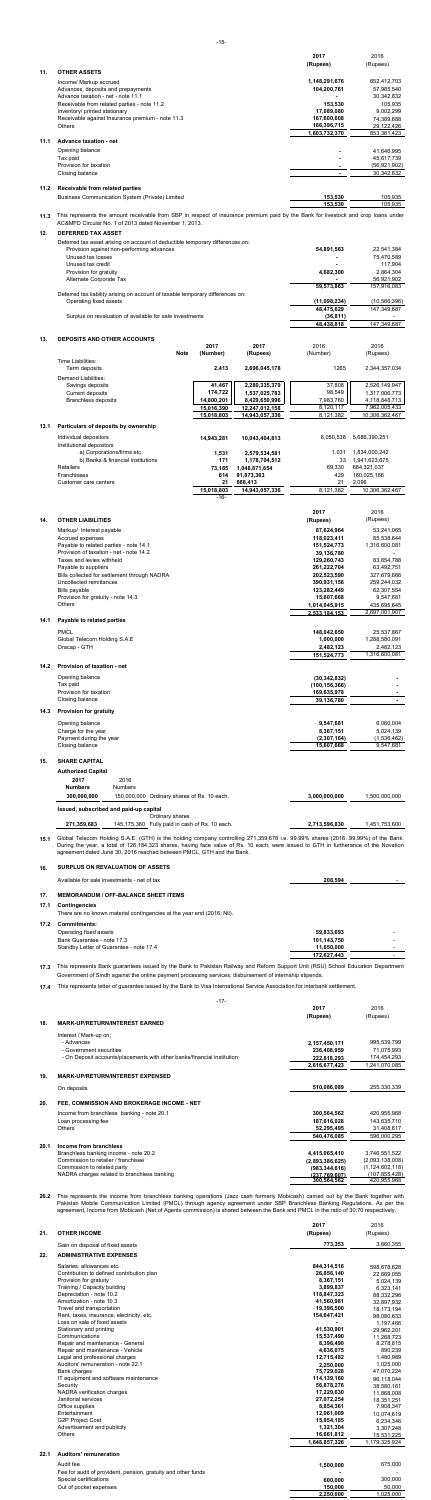| 23. | <b>OTHER CHARGES</b>                                        | 2017<br>(Rupees) | 2016<br>(Rupees)         |
|-----|-------------------------------------------------------------|------------------|--------------------------|
|     | Penalties imposed by the State Bank of Pakistan - note 23.1 | 2,111,000        | 3,629,020                |
|     | Workers Welfare Fund - Sindh                                | 572.036          | $\overline{\phantom{0}}$ |
|     |                                                             | 2,683,036        | 3,629,020                |

**23.1** The charge for the year represents the penalties paid to the State Bank of Pakistan in the year 2017 against violations under provision of the Microfinance institution ordinance, 2001 being late submission of Fit and Proper Criteria documents, late susmission of minutes of meeting of BOD's for the year ended December 31, 2016.

#### **24. TAXATION**

|      | For the year                                                  |             |             |
|------|---------------------------------------------------------------|-------------|-------------|
|      | Current                                                       | 169,635,980 | 56,921,902  |
|      | Deferred                                                      | 98,874,058  | 43,178,379  |
|      | For the prior years                                           |             |             |
|      | Current                                                       |             |             |
|      | Deferred                                                      |             | 3,976,608   |
|      |                                                               | 268,510,038 | 104,076,889 |
| 24.1 | Relationship between tax expense and accounting loss          |             |             |
|      | Profit before taxation                                        | 880,599,473 | 334,834,719 |
|      | Tax at applicable tax rate of 30% percent (2016: 31% percent) | 30%         | 31%         |
|      |                                                               | 264,179,842 | 103,798,763 |
|      | Effect of:                                                    |             |             |
|      | - Deferred tax asset recognized in prior years                | 7,399,847   |             |
|      | - Prior years                                                 |             |             |
|      | - Permanent differences                                       | (2,092,200) | 1,124,996   |
|      | - Tax rate changes                                            |             | (395,881)   |
|      | - Others                                                      | (977, 451)  | (450, 989)  |
|      |                                                               | 268,510,038 | 104,076,889 |

**24.2** Change in applicable income tax rate from 31% to 30% is due to change in relevant Income tax laws.

| 25. | <b>NUMBER OF EMPLOYEES</b> |                                | 2017                 |       |                                | 2016                        |              |
|-----|----------------------------|--------------------------------|----------------------|-------|--------------------------------|-----------------------------|--------------|
|     |                            | Credit /<br><b>Sales Staff</b> | Banking /<br>Support | Total | Credit /<br><b>Sales Staff</b> | Banking /<br><b>Support</b> | <b>Total</b> |
|     | Permanent                  | 328                            | 276                  | 604   | 231                            | 291                         | 522          |
|     | Contractual / temporary    | 208                            | 234                  | 442   | 175                            | 54                          | 229          |
|     |                            | 536                            | 510                  | 1,046 | 406                            | 345                         | 751          |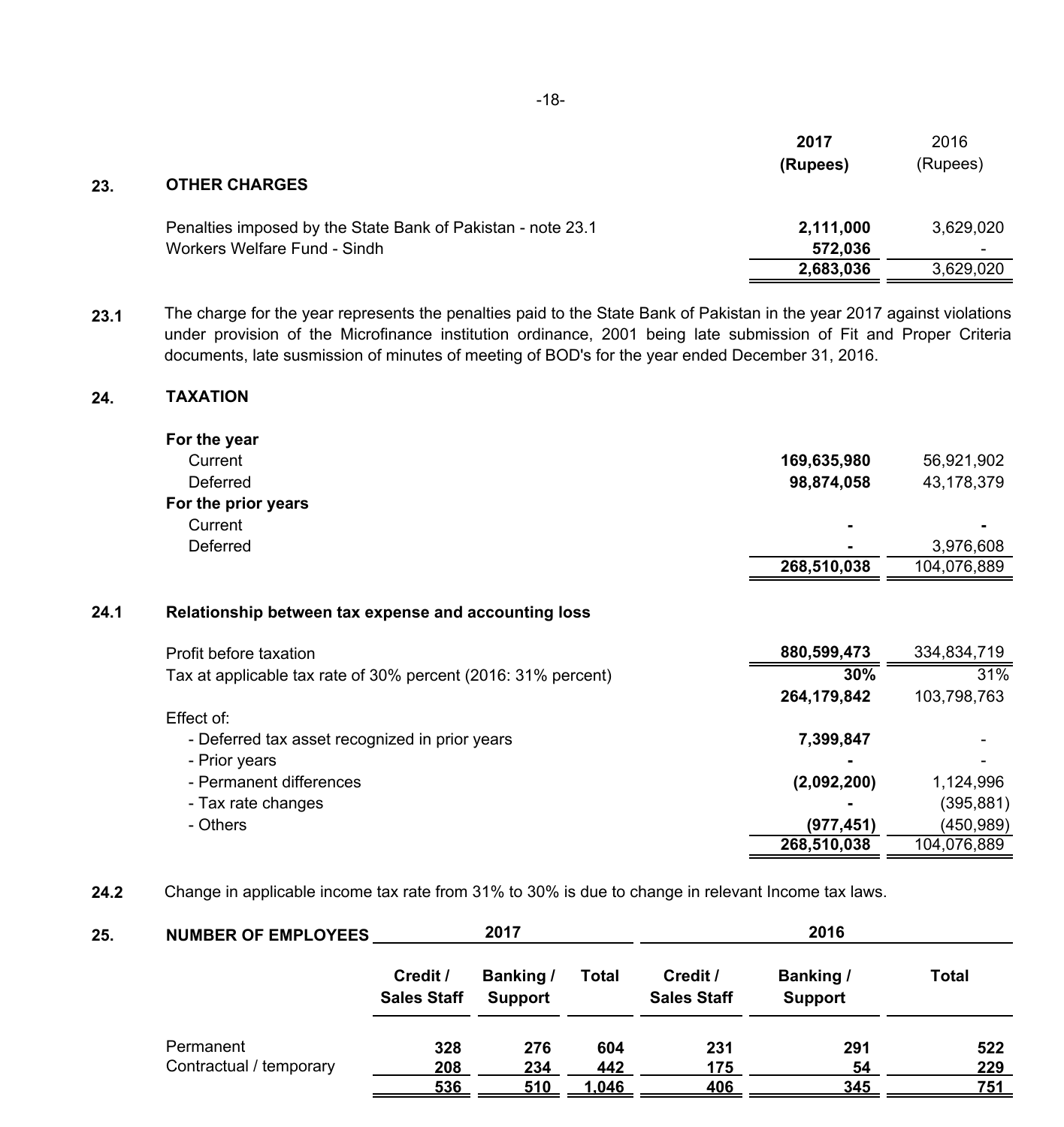#### **26. PROVIDENT FUND TRUST**

The provident fund has been established collectively for the employees of Mobilink Microfinance Bank Limited, Pakistan Mobile Communication limited, LINKdotNET Telecom Limited, Business Communication Systems (Private) Limited, Vimpelcom Global services Pakistan and Warid Telecom (Pvt.) Limited. Details of employees Provident Fund based on un-audited financial statements for the respective years ended on December 31 are as follows:

|                                                             |               |     | 2017<br>(Rupees)               | 2016<br>(Rupees)               |
|-------------------------------------------------------------|---------------|-----|--------------------------------|--------------------------------|
| Size of the Fund - Total Assets<br>Cost of investments made |               |     | 1,671,974,000<br>1,671,974,000 | 1,761,198,000<br>1,598,220,000 |
| Percentage of investments made<br>Fair value of investments |               |     | 100%<br>1,523,316,000          | 91%<br>1,666,522,000           |
| Breakup of Investments is as follows:                       |               |     |                                |                                |
|                                                             | (Rupees)      | %   | (Rupees)                       | $\%$                           |
| <b>Saving Accounts</b>                                      | 199,532,000   | 13% | 376,466,000                    | 23%                            |
| <b>Term Deposit Certificates</b>                            | 89,754,000    | 6%  | 87,341,000                     | 5%                             |
|                                                             | 289,286,000   | 19% | 463,807,000                    | 28%                            |
| Wapda Bonds                                                 | 233,802,000   | 15% | 287,143,000                    | 17%                            |
| Term Finance Certificates (TFC)                             | 99,640,000    | 7%  | 123,268,000                    | 7%                             |
| <b>Government Securities</b>                                | 84,830,000    | 6%  | 72,676,000                     | 4%                             |
| <b>Listed Unit Trust Schemes</b>                            | 598,147,000   | 39% | 523,143,000                    | 31%                            |
| <b>Listes Securities</b>                                    | 217,611,000   | 14% | 196,485,000                    | 12%                            |
|                                                             | 1,523,316,000 |     | ,666,522,000                   |                                |

**26.1** The figures for 2017 are based on the un-audited financial statements (2016: un-audited financial statements) of the Provident Fund. All the investments out of provident fund trust have been made in accordance with the provisions of Section 227 of the Companies Ordinance, 1984 and the rules formulated for that purpose.

**b)** The President / Chief Executive Officer and certain other executives are provided with free use of the Bank's owned and maintained cars in accordance with their entitlement as per rules of the Bank.

|     |                                           | 2017     | 2016           |
|-----|-------------------------------------------|----------|----------------|
| 27. | <b>NUMBER OF BRANCHES/SERVICE CENTRES</b> | (Number) | (Number)       |
|     | Beginning of the year                     | 51       | 41             |
|     | Opened during the year                    |          |                |
|     | -Branches                                 | 12       |                |
|     | -Service Centers/Booth                    |          |                |
|     | -Closed / Merged during the year          |          | (3)            |
|     | At the end of the year                    | 61       | 5 <sup>1</sup> |
|     |                                           |          |                |

This includes 61 branches and no booth/ service center (2016: 35 and 16).

#### **28. REMUNERATION OF DIRECTORS AND EXECUTIVES**

|                                           | <b>President/ Chief Executive</b> |            |             | <b>Executives</b> |  |
|-------------------------------------------|-----------------------------------|------------|-------------|-------------------|--|
|                                           | 2017                              | 2016       | 2017        | 2016              |  |
|                                           | (Rupees)                          | (Rupees)   | (Rupees)    | (Rupees)          |  |
| Managerial remuneration                   | 15,340,579                        | 14,168,940 | 97,147,152  | 69,417,600        |  |
| Rent and house maintenance                | 270,000                           | 270,000    | 22,340,007  | 15,339,503        |  |
| <b>Utilities</b>                          | 1,488,972                         | 1,416,900  | 9,611,281   | 6,941,772         |  |
| Relocation allowance                      |                                   |            | 662,853     | 574,318           |  |
| Conveyance allowance                      |                                   |            | 1,727,809   | 1,072,111         |  |
| Car allowance                             |                                   |            | 11,627,667  | 6,380,000         |  |
| Car maintenance                           | 280,646                           | 613,556    | 1,597,866   | 774,133           |  |
| Contribution to defined contribution plan | 1,488,972                         | 1,416,900  | 9,200,907   | 6,863,705         |  |
| Fuel allowance / reimbursements           | 518,400                           | 340,608    | 2,675,562   | 1,775,072         |  |
| Sales staff incentive                     |                                   |            | 11,830,974  | 4,733,972         |  |
| <b>Meal Allowance</b>                     |                                   |            | 747,500     |                   |  |
| <b>Transport Allowance</b>                |                                   |            | 5,500       |                   |  |
| Training compensation                     |                                   |            | 120,000     | 303,000           |  |
| Bonus, Prizes and rewards                 | 12,403,952                        | 7,298,720  | 23,770,888  | 18,184,224        |  |
|                                           | 31,791,521                        | 25,525,624 | 193,065,966 | 132,359,411       |  |
| <b>Number of persons</b>                  |                                   |            | 92          | 63                |  |
|                                           | $-20-$                            |            |             |                   |  |

**a)** Executive means any employee whose basic salary exceeds Rs. 500,000 (2016: Rs. 500,000) per year.

**c)** Amount of Rs. 275,000 (2016: Rs. 150,000). is given to Non-Executive Director of the bank on account of attending board meetings.

| 29. | <b>EARNING PER SHARE (RUPEE)</b>           |     | 2017        | 2016        |
|-----|--------------------------------------------|-----|-------------|-------------|
|     | Profit after taxation - Rupees             |     | 612,089,435 | 230.757.830 |
|     | Weighted average ordinary shares - Numbers | в   | 146.558.202 | 145.175.360 |
|     | Profit per share - Rupee                   | A/B | 4.18        | 1.59        |

#### **30. BALANCES AND TRANSACTIONS WITH RELATED PARTIES**

The Bank is a subsidiary of Global Telecom Holding S.A.E. (GTH) which holds 99.99% share capital of the Bank. Therefore, all subsidiaries and associated undertakings of GTH are related parties of the Bank. Other related parties include directors, key management personnel which inlcude CEO and Head of Departments (HOD's), entities under common directorship. Remuneration to directors and executives is disclosed in note 28 to these financial statements. Amounts due from and due to the related party companies are shown in note 11 and 14 to these financial statements. All transactions involving related parties are subject to the approval of the Board of Directors. Significant transactions with the related parties other than those referred to in the foregoing entered into during the year are as follows:

|                                                                       | 2017        | 2016          |
|-----------------------------------------------------------------------|-------------|---------------|
|                                                                       | (Rupees)    | (Rupees)      |
| Transactions with related parties by virtue of common Directorship    |             |               |
| Deposit Mobilization Commission Paid                                  | 157,296,609 | 66,426,078    |
| Branchless commission (Net of agents commission)                      | 826,048,007 | 1,058,176,040 |
| Expenses incurred on behalf of the Bank by PMCL                       | 130,736,250 | 38,463,396    |
| Payments made for expenses incurred on behalf the Bank to PMCL        | 2,878,283   | 7,766,843     |
| Services availed from LinkDotNet Telecom Limited                      |             |               |
| Payments made against defined contribution plan<br>being employee and |             |               |
| employer contributions                                                | 42,771,974  | 32,669,154    |
| Mark-up/return/interest expensed to PMCL                              | 26,279,792  | 32.768.439    |

Deposits in savings account include an amount of Rs. 507,975,342 (2016: Rs. 501,287,599) of PMCL, whereas the term deposit receipt include an amount of Rs. 50,000,000 placed at a profit rate of 7.5 % per annum (2016: 50,000,000) by PMCL.

#### **Transaction with key management personnel**

|      | Remuneration, allowances and benefits - note 30.1 | 45,603,520 | 42.787.864 |
|------|---------------------------------------------------|------------|------------|
| 30.1 | Remuneration, allowances and benefits             |            |            |
|      | Managerial remuneration                           | 39.819.154 | 36,895,542 |
|      | Rent and house maintenance                        | 1.912.453  | 2.202.750  |
|      | Utilities                                         | 3,871,913  | 3,689,572  |
|      |                                                   | 45.603.520 | 42,787,864 |
|      |                                                   |            |            |

The Bank has not extended financing or other microfinance services to members of management, directors or parties related to them.

#### **31. CASH AND CASH EQUIVALENTS**

| Cash and balances with SBP and NBP - note 6   | 1,071,464,341 | 747.930.012   |
|-----------------------------------------------|---------------|---------------|
| Balances with other banks/NBFIs/MFBs - note 7 | 3,047,342,613 | 4.742.891.348 |
|                                               | 4,118,806,954 | 5,490,821,360 |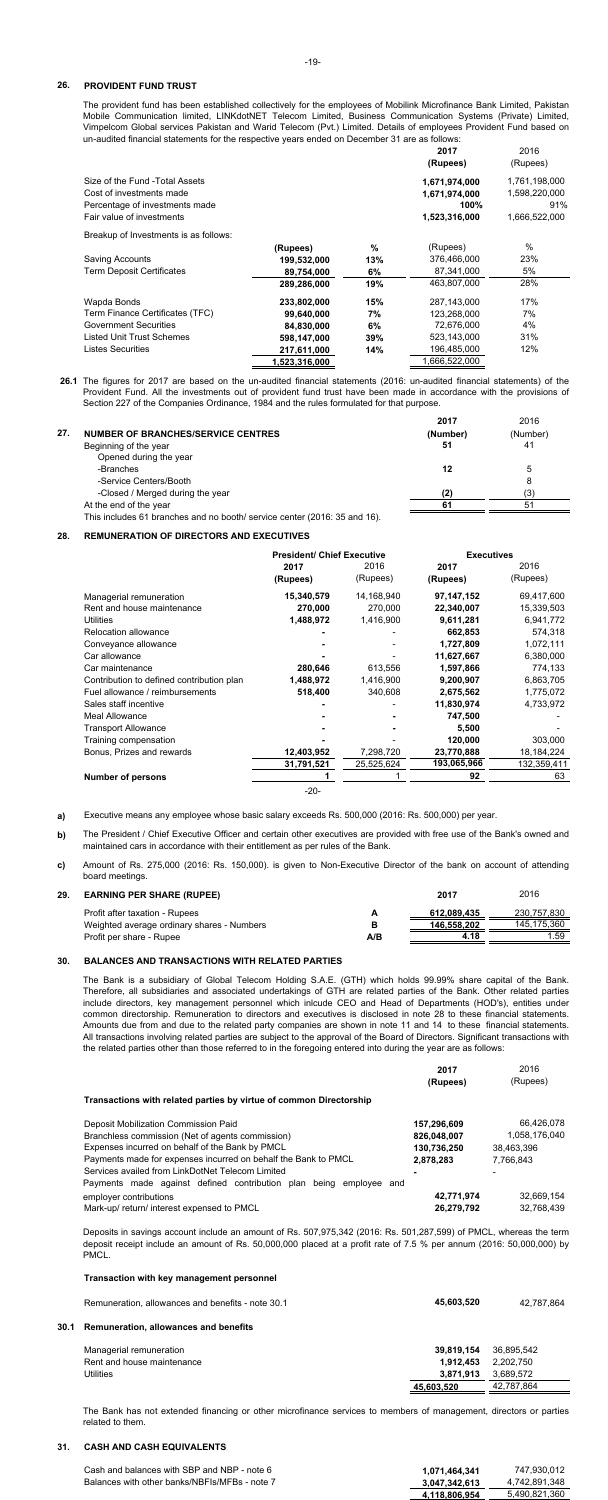#### -21-

#### **32. FINANCIAL INSTRUMENTS (based on contractual obligation)**

|                                          | Effective yield/<br>interest rate | Interest/ markup bearing |                      |                       |                          | Non interest/ markup bearing |                      |                       |                |                |
|------------------------------------------|-----------------------------------|--------------------------|----------------------|-----------------------|--------------------------|------------------------------|----------------------|-----------------------|----------------|----------------|
|                                          |                                   | Up to one year           | One to five<br>years | Over<br>five<br>years | Sub total                | Up to one year               | One to five<br>years | Over<br>five<br>years | Sub total      | <b>Total</b>   |
|                                          | %                                 |                          | <b>Rupees</b>        |                       |                          |                              |                      | <b>Rupees</b>         |                |                |
| December 31, 2017                        |                                   |                          |                      |                       |                          |                              |                      |                       |                |                |
| <b>Financial assets</b>                  |                                   |                          |                      |                       |                          |                              |                      |                       |                |                |
| Cash and balances with SBP and NBP       |                                   |                          |                      |                       |                          | 1,071,464,341                |                      |                       | 1,071,464,341  | 1,071,464,341  |
| Balances with other banks/NBFIs/MFBs     | 3.75-6.45                         | 3,047,342,613            |                      |                       | 3,047,342,613            |                              |                      |                       |                | 3,047,342,613  |
| Investments                              | 5.96-5.98                         | 4,527,807,491            |                      |                       | 4,527,807,491            |                              |                      |                       |                | 4,527,807,491  |
| Advances                                 | 10-46.6                           | 9,161,042,021            | 658,303,943          |                       | 9,819,345,964            |                              |                      |                       |                | 9,819,345,964  |
| Other assets                             |                                   |                          |                      |                       | $\overline{\phantom{a}}$ | 1,558,687,717                | 45,044,653           |                       | 1,603,732,370  | 1,603,732,370  |
|                                          |                                   | 16,736,192,125           | 658,303,943          |                       | 17,394,496,068           | 2,630,152,058                | 45,044,653           |                       | 2,675,196,711  | 20,069,692,779 |
| <b>Financial liabilities</b>             |                                   |                          |                      |                       |                          |                              |                      |                       |                |                |
| Deposits and other accounts              | $8 - 13.0$                        | 4,450,386,025            | 525,994,532          |                       | 4,976,380,557            | 9,966,676,779                |                      |                       | 9,966,676,779  | 14,943,057,336 |
| Other liabilities                        |                                   |                          |                      |                       | $\sim$                   | 2,520,587,122                | 12,597,031           |                       | 2,533,184,153  | 2,533,184,153  |
|                                          |                                   | 4,450,386,025            | 525,994,532          |                       | 4,976,380,557            | 12,487,263,901               | 12,597,031           |                       | 12,499,860,932 | 17,476,241,489 |
| Off balance sheet financial instruments: |                                   |                          |                      |                       |                          |                              |                      |                       |                |                |
| <b>Commitments</b>                       |                                   |                          |                      |                       |                          | 172,627,443                  |                      |                       |                | 172,627,443    |
|                                          |                                   |                          |                      |                       |                          |                              |                      |                       |                |                |
| December 31, 2016                        |                                   |                          |                      |                       |                          |                              |                      |                       |                |                |
| <b>Financial assets</b>                  |                                   |                          |                      |                       |                          |                              |                      |                       |                |                |
| Cash and balances with SBP and NBP       |                                   |                          |                      |                       |                          | 747,930,012                  |                      |                       | 747,930,012    | 747,930,012    |
| Balances with other banks/NBFIs/MFBs     | $4 - 6.25$                        | 4,742,891,348            |                      |                       | 4,742,891,348            |                              |                      |                       |                | 4,742,891,348  |
| Investments                              | 5.85-5.90                         | 1,495,053,230            |                      |                       | 1,495,053,230            |                              |                      |                       |                | 1,495,053,230  |
| Advances                                 | 18-38.40                          | 5,642,054,414            | 216,769,795          |                       | 5,858,824,209            |                              |                      |                       | $\blacksquare$ | 5,858,824,209  |
| Other assets                             |                                   |                          |                      |                       | $\sim$                   | 853,361,423                  |                      |                       | 853,361,423    | 853,361,423    |
|                                          |                                   | 11,879,998,992           | 216,769,795          | $\blacksquare$        | 12,096,768,787           | 1,601,291,435                |                      |                       | 1,601,291,435  | 13,698,060,222 |
| <b>Financial liabilities</b>             |                                   |                          |                      |                       |                          |                              |                      |                       |                |                |
| Deposits and other accounts              | $6 - 12.35$                       | 4,126,298,749            | 744,208,232          |                       | 4,870,506,981            | 5,435,855,486                |                      |                       | 5,435,855,486  | 10,306,362,467 |
| Other liabilities                        |                                   |                          |                      |                       |                          | 2,680,656,677                | 16,345,230           |                       | 2,697,001,907  | 2,697,001,907  |
|                                          |                                   | 4,126,298,749            | 744,208,232          | $\blacksquare$        | 4,870,506,981            | 8,116,512,163                | 16,345,230           |                       | 8,132,857,393  | 13,003,364,374 |
| Off balance sheet financial instruments: |                                   |                          |                      |                       |                          |                              |                      |                       |                |                |
| <b>Commitments</b>                       |                                   |                          |                      |                       |                          |                              |                      |                       |                |                |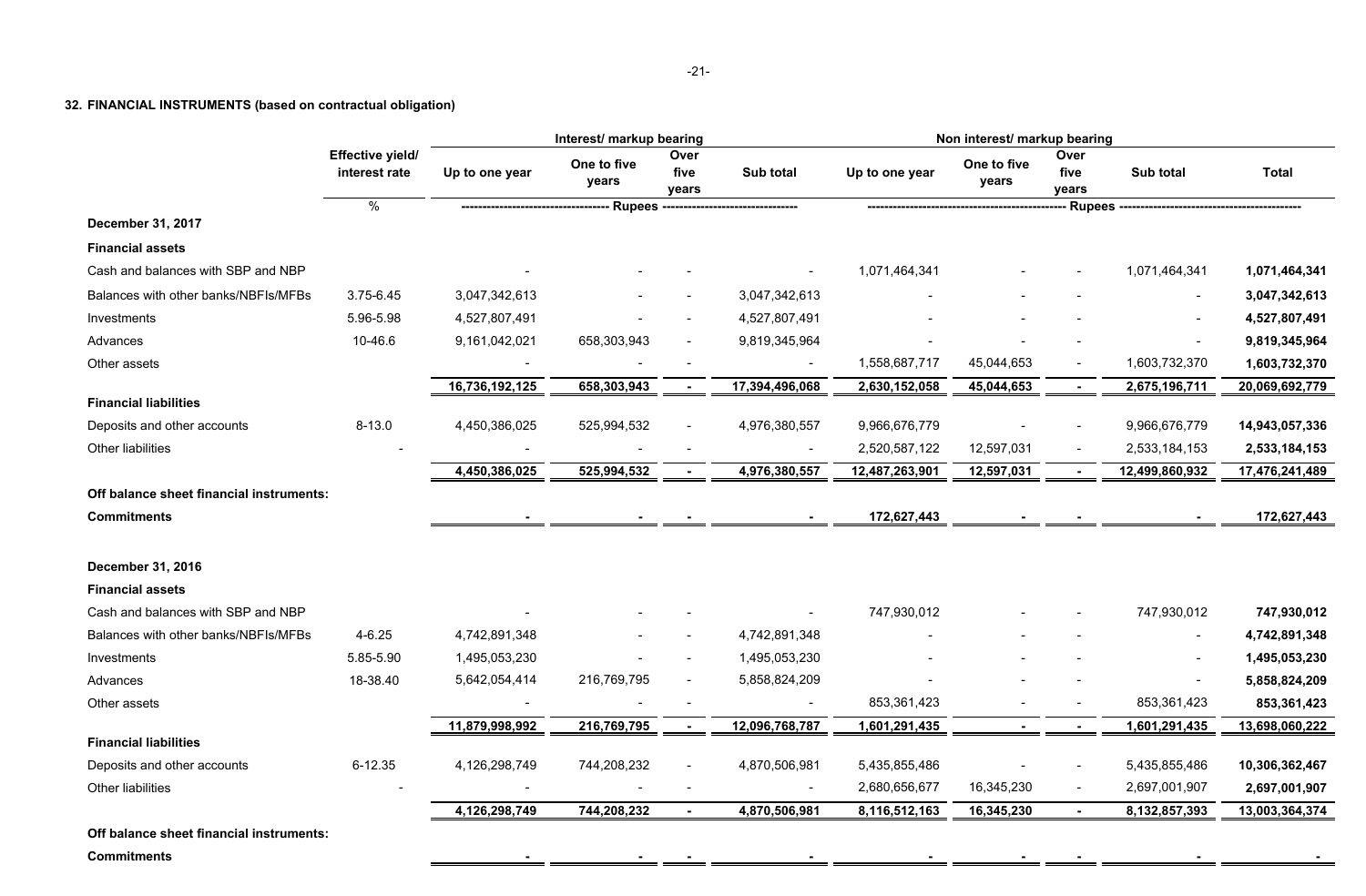### **33. MATURITIES OF ASSETS AND LIABILITIES**

|                                              | <b>Total</b>   | Up to one month | Over one month<br>up to six month | Over six month<br>up to one year | Over one year |
|----------------------------------------------|----------------|-----------------|-----------------------------------|----------------------------------|---------------|
| December 31, 2017                            | (Rupees)       | (Rupees)        | (Rupees)                          | (Rupees)                         | (Rupees)      |
| <b>Market rate assets</b>                    |                |                 |                                   |                                  |               |
| Cash and Balances with SBP and NBP           | 1,071,464,341  | 1,071,464,341   |                                   |                                  |               |
| Balances with other Banks/NBFIs/MFBs         | 3,047,342,613  | 2,047,342,613   | 1,000,000,000                     |                                  |               |
| Investments                                  | 4,527,807,491  | 1,000,245,405   | 3,527,562,086                     |                                  |               |
| Advances                                     | 9,819,345,964  | 431,451,715     | 3,345,829,108                     | 5,383,761,198                    | 658,303,943   |
| <b>Total market rate assets</b>              | 18,465,960,409 | 4,550,504,074   | 7,873,391,194                     | 5,383,761,198                    | 658,303,943   |
| Other non-earning assets                     |                |                 |                                   |                                  |               |
| Operating fixed assets                       | 462,744,207    | 2,086,477       | 2,367,093                         | 20,240,604                       | 438,050,033   |
| Other assets                                 | 1,603,732,370  | 351,339,037     | 652,964,367                       | 554,384,313                      | 45,044,653    |
| Deferred tax asset                           | 48,438,818     |                 |                                   |                                  | 48,438,818    |
| <b>Total non-earning assets</b>              | 2,114,915,395  | 353,425,514     | 655,331,460                       | 574,624,917                      | 531,533,504   |
| <b>Total assets</b>                          | 20,580,875,804 | 4,903,929,588   | 8,528,722,654                     | 5,958,386,115                    | 1,189,837,447 |
|                                              |                |                 |                                   |                                  |               |
| Cost/ non cost bearing liabilities           |                |                 |                                   |                                  |               |
| Deposits and other accounts                  | 14,943,057,336 | 12,297,012,158  | 111,000,000                       | 2,009,050,646                    | 525,994,532   |
| Other non-cost bearing liabilities           |                |                 |                                   |                                  |               |
| Other liabilities                            | 2,533,184,153  | 2,448,653,382   | 49,985,968                        | 21,947,772                       | 12,597,031    |
| <b>Total Liabilities</b>                     | 17,476,241,489 | 14,745,665,540  | 160,985,968                       | 2,030,998,418                    | 538,591,563   |
| <b>Net assets</b>                            | 3,104,634,315  | (9,841,735,952) | 8,367,736,686                     | 3,927,387,697                    | 651,245,884   |
| <b>Represented by:</b>                       |                |                 |                                   |                                  |               |
| <b>Share Capital</b>                         | 2,713,596,830  |                 |                                   |                                  |               |
| Statutory reserves                           | 168,569,453    |                 |                                   |                                  |               |
| Depositor's protection fund                  | 42,283,977     |                 |                                   |                                  |               |
| <b>Accumulated Losses</b>                    | 179,975,461    |                 |                                   |                                  |               |
| Surplus / (deficit) on revaluation of assets | 208,594        |                 |                                   |                                  |               |
|                                              | 3,104,634,315  |                 |                                   |                                  |               |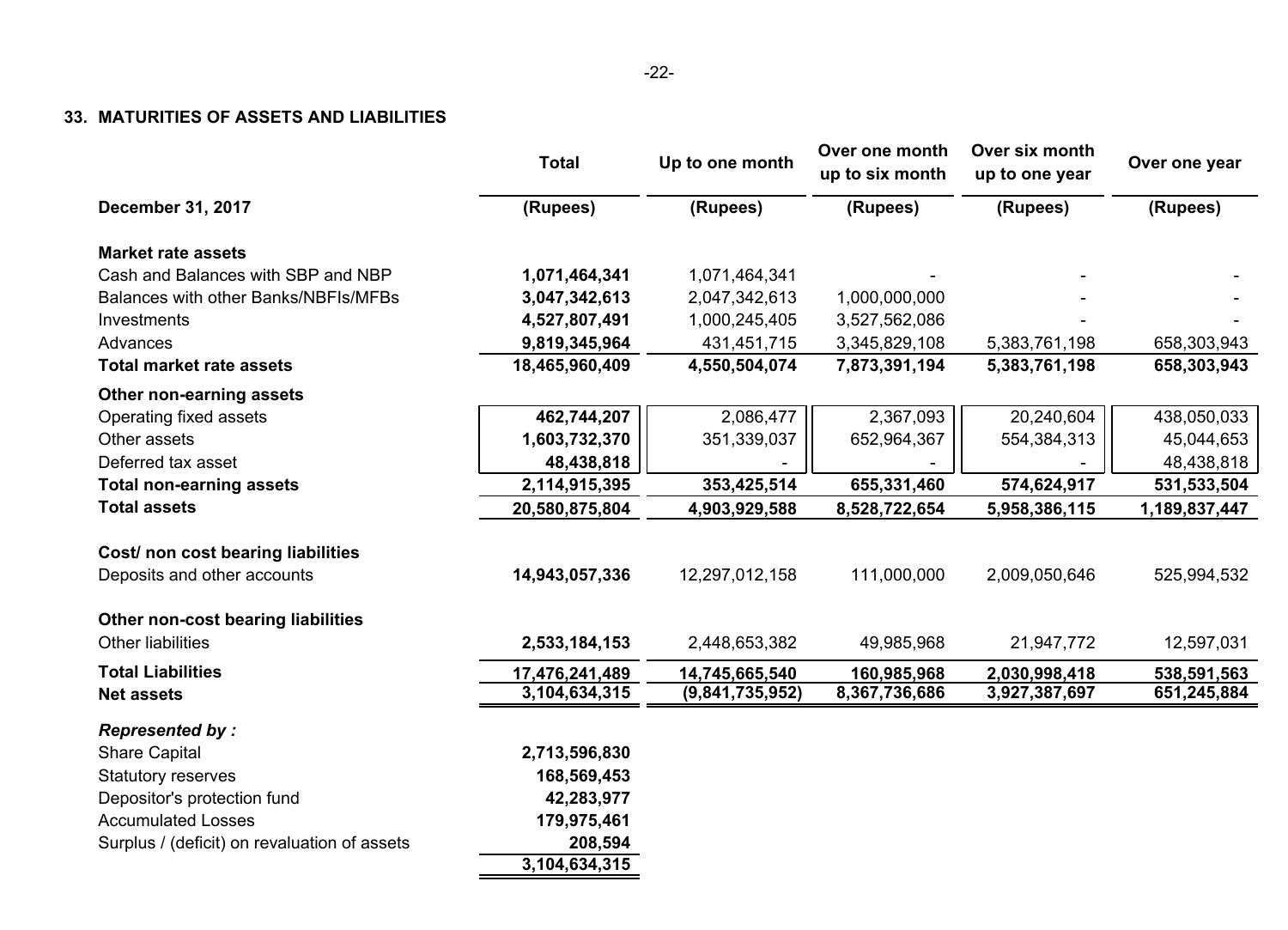#### **33. MATURITIES OF ASSETS AND LIABILITIES**

|                                                                   | <b>Total</b>    | Up to one month | Over one month<br>up to six month | Over six month<br>up to one year | Over one year |
|-------------------------------------------------------------------|-----------------|-----------------|-----------------------------------|----------------------------------|---------------|
| <b>December 31, 2016</b>                                          | (Rupees)        | (Rupees)        | (Rupees)                          | (Rupees)                         | (Rupees)      |
| <b>Market rate assets</b>                                         |                 |                 |                                   |                                  |               |
| Cash and Balance with SBP and NBP                                 | 747,930,012     | 747,930,012     |                                   |                                  |               |
| Balances with other Banks/NBFIs/MFBs                              | 4,742,891,348   | 1,442,891,348   | 3,300,000,000                     |                                  |               |
| Investments                                                       | 1,495,053,230   | 1,196,584,659   | 298,468,571                       |                                  |               |
| Advances                                                          | 5,858,824,209   | 91,523,088      | 2,013,956,766                     | 3,536,574,560                    | 216,769,795   |
| <b>Total market rate assets</b>                                   | 12,844,698,799  | 3,478,929,107   | 5,612,425,337                     | 3,536,574,560                    | 216,769,795   |
| Other non-earning assets                                          |                 |                 |                                   |                                  |               |
| Operating fixed assets                                            | 388,447,521     | 532,461         | 3,429,138                         | 119,138,745                      | 265,347,177   |
| Other assets                                                      | 853,361,423     | 172,591,245     | 652,412,703                       | 28, 357, 475                     |               |
| Deferred tax asset                                                | 147,349,687     |                 |                                   |                                  | 147,349,687   |
| <b>Total non-earning assets</b>                                   | 1,389,158,631   | 173,123,706     | 655,841,841                       | 147,496,220                      | 412,696,864   |
| <b>Total assets</b>                                               | 14,233,857,430  | 3,652,052,813   | 6,268,267,178                     | 3,684,070,780                    | 629,466,659   |
|                                                                   |                 |                 |                                   |                                  |               |
| Cost/ non cost bearing liabilities<br>Deposits and other accounts | 10,306,362,467  | 8,071,473,702   | 614,815,397                       | 875,128,905                      | 744,944,463   |
|                                                                   |                 |                 |                                   |                                  |               |
| Other non-cost bearing liabilities                                |                 |                 |                                   |                                  |               |
| <b>Other liabilities</b>                                          | 2,697,001,907   | 2,637,236,673   | 11,405,460                        | 32,014,544                       | 16,345,230    |
|                                                                   |                 |                 |                                   |                                  |               |
| <b>Total Liabilities</b>                                          | 13,003,364,374  | 10,708,710,375  | 626,220,857                       | 907,143,449                      | 761,289,693   |
| <b>Net assets</b>                                                 | 1,230,493,056   | (7,056,657,562) | 5,642,046,321                     | 2,776,927,331                    | (131,823,034) |
|                                                                   |                 |                 |                                   |                                  |               |
| <b>Represented by:</b>                                            |                 |                 |                                   |                                  |               |
| <b>Share Capital</b>                                              | 1,451,753,600   |                 |                                   |                                  |               |
| Statutory reserves                                                | 46,151,566      |                 |                                   |                                  |               |
| Depositor's protection fund                                       | 11,537,892      |                 |                                   |                                  |               |
| <b>Accumulated Losses</b>                                         | (278, 950, 002) |                 |                                   |                                  |               |
| Surplus / (deficit) on revaluation of assets                      |                 |                 |                                   |                                  |               |
|                                                                   | 1,230,493,056   |                 |                                   |                                  |               |